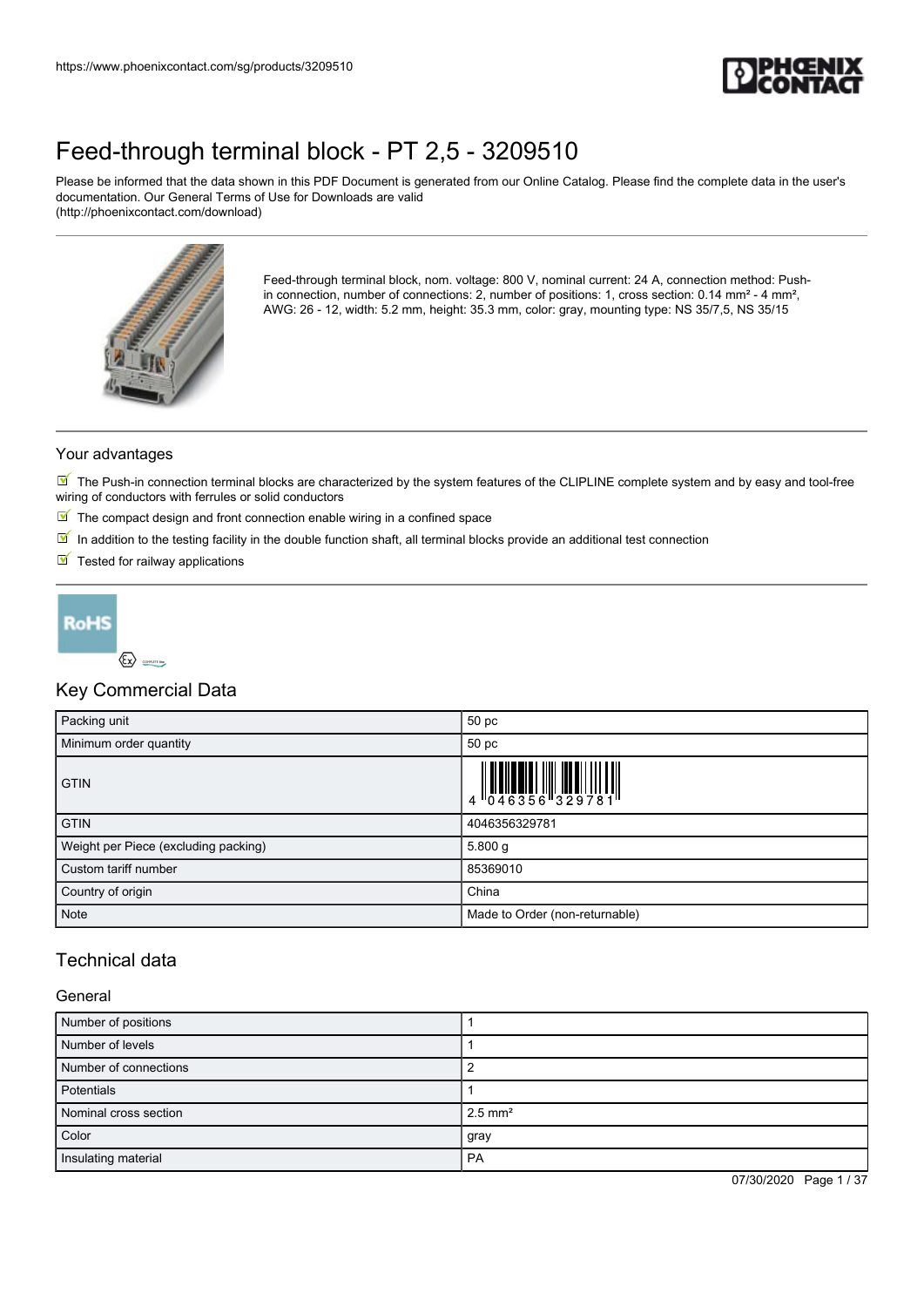

### Technical data

#### General

| Flammability rating according to UL 94                                                       | V <sub>0</sub>                                                      |
|----------------------------------------------------------------------------------------------|---------------------------------------------------------------------|
| Area of application                                                                          | Railway industry                                                    |
|                                                                                              | Machine building                                                    |
|                                                                                              | Plant engineering                                                   |
|                                                                                              | Process industry                                                    |
| Rated surge voltage                                                                          | 8 kV                                                                |
| Degree of pollution                                                                          | 3                                                                   |
| Overvoltage category                                                                         | $\mathbf{III}$                                                      |
| Insulating material group                                                                    | ı                                                                   |
| Maximum power dissipation for nominal condition                                              | 0.77 W                                                              |
| Maximum load current                                                                         | 28 A (with 4 mm <sup>2</sup> conductor cross section, rigid)        |
| Nominal current I <sub>N</sub>                                                               | 24 A (at 2.5 mm <sup>2</sup> )                                      |
| Nominal voltage U <sub>N</sub>                                                               | 800 V                                                               |
| Open side panel                                                                              | Yes                                                                 |
| Ambient temperature (operation)                                                              | -60 °C  85 °C                                                       |
| Ambient temperature (storage/transport)                                                      | -25 °C  55 °C (For a short time, not exceeding 24 h, -60 to +70 °C) |
| Permissible humidity (storage/transport)                                                     | 30 %  70 %                                                          |
| Ambient temperature (assembly)                                                               | -5 °C  70 °C                                                        |
| Ambient temperature (actuation)                                                              | -5 °C  70 °C                                                        |
| Shock protection test specification                                                          | DIN EN 50274 (VDE 0660-514):2002-11                                 |
| Back of the hand protection                                                                  | guaranteed                                                          |
| Finger protection                                                                            | guaranteed                                                          |
| Result of surge voltage test                                                                 | Test passed                                                         |
| Result of power-frequency withstand voltage test                                             | Test passed                                                         |
| Power frequency withstand voltage setpoint                                                   | 2 kV                                                                |
| Result of the test for mechanical stability of terminal points (5 x<br>conductor connection) | Test passed                                                         |
| Result of bending test                                                                       | Test passed                                                         |
| Bending test rotation speed                                                                  | 10 rpm                                                              |
| Bending test turns                                                                           | 135                                                                 |
| Bending test conductor cross section/weight                                                  | 0.14 mm <sup>2</sup> / 0.2 kg                                       |
|                                                                                              | 2.5 mm <sup>2</sup> / 0.7 kg                                        |
|                                                                                              | 4 mm <sup>2</sup> / 0.9 kg                                          |
| Tensile test result                                                                          | Test passed                                                         |
| Result of tight fit on support                                                               | Test passed                                                         |
| Tight fit on carrier                                                                         | NS 35/7.5                                                           |
| Setpoint                                                                                     | 1 N                                                                 |
| Result of voltage-drop test                                                                  | Test passed                                                         |
| Requirements, voltage drop                                                                   | $\leq$ 3.2 mV                                                       |
| Result of temperature-rise test                                                              | Test passed                                                         |
| Requirement temperature-rise test                                                            | Increase in temperature $\leq 45$ K                                 |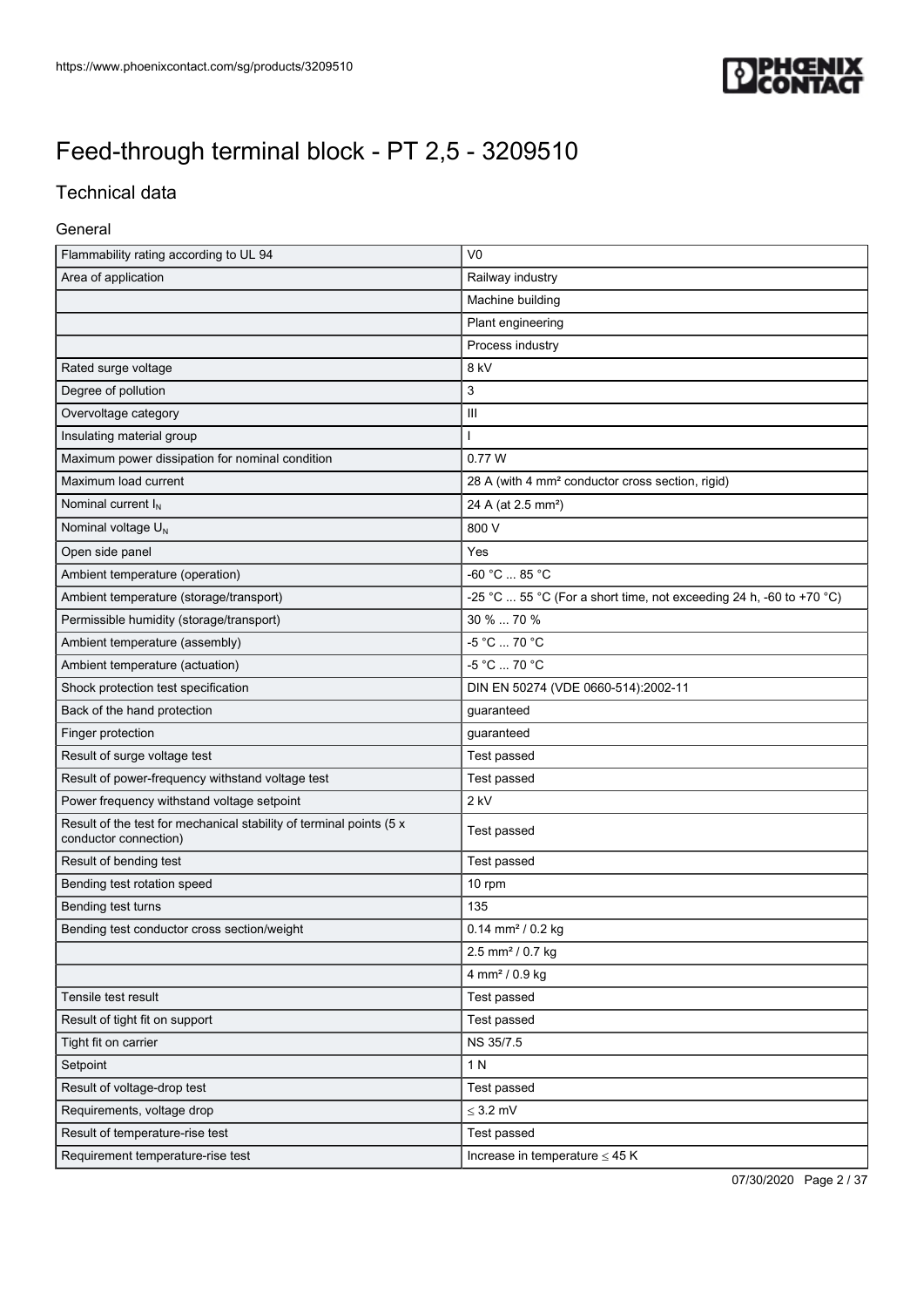

### Technical data

#### General

| Short circuit stability result                                                | Test passed                                 |
|-------------------------------------------------------------------------------|---------------------------------------------|
| Conductor cross section short circuit testing                                 | $2.5$ mm <sup>2</sup>                       |
| Short-time current                                                            | 0.3 <sub>kA</sub>                           |
| Conductor cross section short circuit testing                                 | $4 \text{ mm}^2$                            |
| Short-time current                                                            | 0.48 kA                                     |
| Result of thermal test                                                        | Test passed                                 |
| Ageing test for screwless modular terminal block temperature cycles           | 192                                         |
| Proof of thermal characteristics (needle flame) effective duration            | 30 <sub>s</sub>                             |
| Result of aging test                                                          | Test passed                                 |
| Oscillation, broadband noise test result                                      | Test passed                                 |
| Test specification, oscillation, broadband noise                              | DIN EN 50155 (VDE 0115-200):2018-05         |
| Test spectrum                                                                 | Service life test category 2, bogie-mounted |
| Test frequency                                                                | $f_1 = 5$ Hz to $f_2 = 250$ Hz              |
| <b>ASD level</b>                                                              | 6.12 $(m/s^2)^2$ /Hz                        |
| Acceleration                                                                  | 3.12g                                       |
| Test duration per axis                                                        | 5h                                          |
| <b>Test directions</b>                                                        | X-, Y- and Z-axis                           |
| Shock test result                                                             | Test passed                                 |
| Test specification, shock test                                                | DIN EN 50155 (VDE 0115-200):2018-05         |
| Shock form                                                                    | Half-sine                                   |
| Acceleration                                                                  | 30 <sub>q</sub>                             |
| Shock duration                                                                | 18 ms                                       |
| Number of shocks per direction                                                | 3                                           |
| <b>Test directions</b>                                                        | X-, Y- and Z-axis (pos. and neg.)           |
| Relative insulation material temperature index (Elec., UL 746 B)              | 130 °C                                      |
| Temperature index of insulation material (DIN EN 60216-1 (VDE<br>$0304 - 21)$ | 125 °C                                      |
| Static insulating material application in cold                                | -60 °C                                      |
| Surface flammability NFPA 130 (ASTM E 162)                                    | passed                                      |
| Specific optical density of smoke NFPA 130 (ASTM E 662)                       | passed                                      |
| Calorimetric heat release NFPA 130 (ASTM E 1354)                              | 27,5 MJ/kg                                  |
| Smoke gas toxicity NFPA 130 (SMP 800C)                                        | passed                                      |
| Fire protection for rail vehicles (DIN EN 45545-2) R22                        | <b>HL 1 - HL 3</b>                          |
| Fire protection for rail vehicles (DIN EN 45545-2) R23                        | <b>HL 1 - HL 3</b>                          |
| Fire protection for rail vehicles (DIN EN 45545-2) R24                        | <b>HL 1 - HL 3</b>                          |
| Fire protection for rail vehicles (DIN EN 45545-2) R26                        | HL 1 - HL 3                                 |

#### Dimensions

| Width           | $5.2 \text{ mm}$ |
|-----------------|------------------|
| End cover width | $2.2 \text{ mm}$ |
| Length          | 48.6 mm          |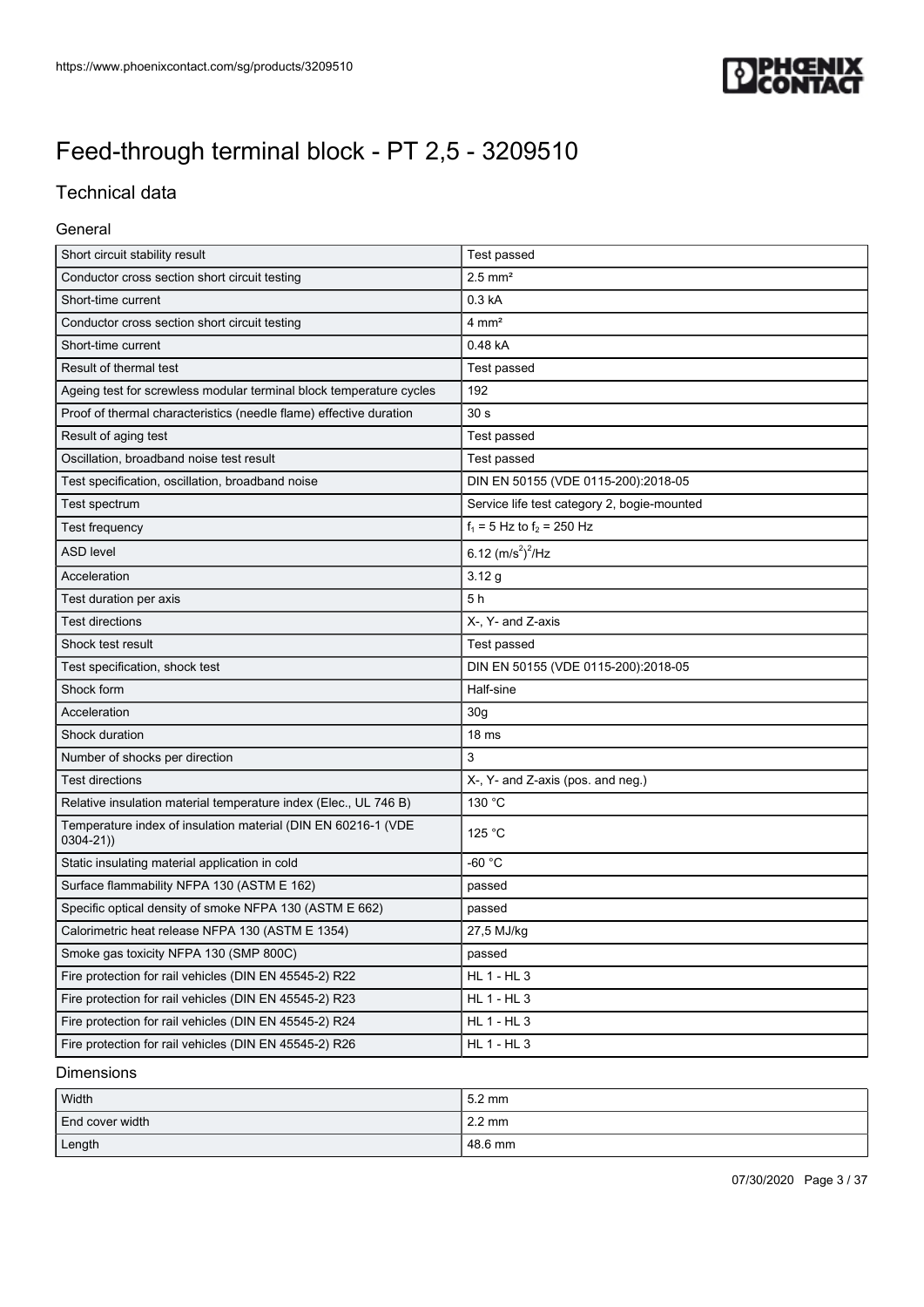

### Technical data

#### Dimensions

| Height           | $35.3$ mm |
|------------------|-----------|
| Height NS 35/7,5 | $36.5$ mm |
| Height NS 35/15  | 44 mm     |

#### Connection data

| Connection                                                                                                | 1 level                                  |
|-----------------------------------------------------------------------------------------------------------|------------------------------------------|
| Connection method                                                                                         | Push-in connection                       |
| Stripping length                                                                                          | 8 mm  10 mm                              |
| Connection in acc. with standard                                                                          | IEC 60947-7-1                            |
| Conductor cross section solid min.                                                                        | $0.14 \text{ mm}^2$                      |
| Conductor cross section solid max.                                                                        | $4 \text{ mm}^2$                         |
| Conductor cross section AWG min.                                                                          | 26                                       |
| Conductor cross section AWG max.                                                                          | 12                                       |
| Conductor cross section flexible min.                                                                     | $0.14 \, \text{mm}^2$                    |
| Conductor cross section flexible max.                                                                     | $4 \text{ mm}^2$                         |
| Min. AWG conductor cross section, flexible                                                                | 26                                       |
| Max. AWG conductor cross section, flexible                                                                | 14                                       |
| Conductor cross section flexible, with ferrule without plastic sleeve min.                                | $0.14 \text{ mm}^2$                      |
| Conductor cross section flexible, with ferrule without plastic sleeve max.                                | $2.5$ mm <sup>2</sup>                    |
| Conductor cross section flexible, with ferrule with plastic sleeve min.                                   | $0.14 \, \text{mm}^2$                    |
| Conductor cross section flexible, with ferrule with plastic sleeve max.                                   | $2.5$ mm <sup>2</sup>                    |
| Two conductors with the same cross section, flexible, with TWIN<br>ferrules, with plastic sleeve, maximum | $0.5$ mm <sup>2</sup>                    |
| Connection cross sections directly pluggable                                                              | $0.34$ mm <sup>2</sup> 4 mm <sup>2</sup> |
| Conductor cross section solid min.                                                                        | $0.34 \, \text{mm}^2$                    |
| Conductor cross section solid max.                                                                        | $4 \text{ mm}^2$                         |
| Conductor cross section flexible, with ferrule without plastic sleeve min.                                | $0.34$ mm <sup>2</sup>                   |
| Conductor cross section flexible, with ferrule without plastic sleeve max.                                | $2.5$ mm <sup>2</sup>                    |
| Conductor cross section flexible, with ferrule with plastic sleeve min.                                   | $0.34$ mm <sup>2</sup>                   |
| Conductor cross section flexible, with ferrule with plastic sleeve max.                                   | $2.5$ mm <sup>2</sup>                    |
| Connection in acc. with standard                                                                          | IEC/EN 60079-7                           |
| Conductor cross section solid min.                                                                        | $0.14 \text{ mm}^2$                      |
| Conductor cross section solid max.                                                                        | $4 \, \text{mm}^2$                       |
| Conductor cross section AWG min.                                                                          | 26                                       |
| Conductor cross section AWG max.                                                                          | 12                                       |
| Conductor cross section flexible min.                                                                     | $0.14 \, \text{mm}^2$                    |
| Conductor cross section flexible max.                                                                     | $2.5$ mm <sup>2</sup>                    |
| Internal cylindrical gage                                                                                 | A <sub>3</sub>                           |

### Standards and Regulations

| Connection in acc. with standard | $\sim$<br>USA         |
|----------------------------------|-----------------------|
|                                  | -IF<br>60Q4.<br>- - - |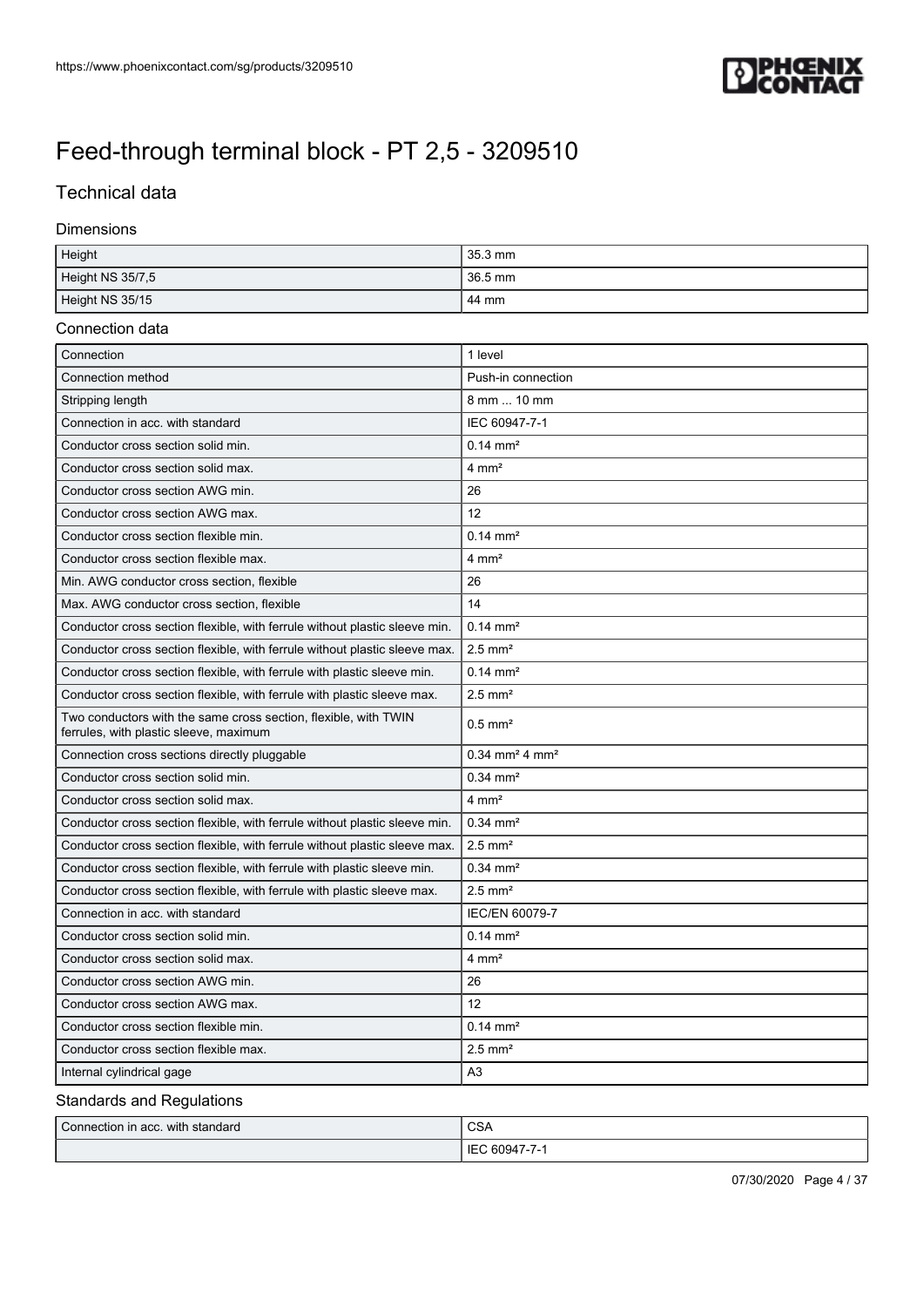

### Technical data

#### Standards and Regulations

| Flammability rating according to UL 94  | V <sub>0</sub>                                          |
|-----------------------------------------|---------------------------------------------------------|
| <b>Environmental Product Compliance</b> |                                                         |
| l China RoHS l                          | Environmentally friendly use period: unlimited = EFUP-e |
|                                         | No hazardous substances above threshold values          |

### Drawings



### **Classifications**

### eCl@ss

| eCl@ss 10.0.1 | 27141120 |
|---------------|----------|
| eCl@ss 4.0    | 27141100 |
| eCl@ss 4.1    | 27141100 |
| eCl@ss 5.0    | 27141100 |
| eCl@ss 5.1    | 27141100 |
| eCl@ss 6.0    | 27141100 |
| eCl@ss 7.0    | 27141120 |
| eCl@ss 8.0    | 27141120 |
| eCl@ss 9.0    | 27141120 |

### ETIM

| <b>ETIM 2.0</b> | EC000897 |
|-----------------|----------|
| <b>ETIM 3.0</b> | EC000897 |
|                 |          |
| <b>ETIM 4.0</b> | EC000897 |
| <b>ETIM 5.0</b> | EC000897 |
| <b>ETIM 6.0</b> | EC000897 |
| <b>ETIM 7.0</b> | EC000897 |

### UNSPSC

| UNSPSC 6.01          | 30211811 |
|----------------------|----------|
| <b>UNSPSC 7.0901</b> | 39121410 |
| <b>UNSPSC 11</b>     | 39121410 |
| <b>UNSPSC 12.01</b>  | 39121410 |
| UNSPSC 13.2          | 39121410 |
| UNSPSC 18.0          | 39121410 |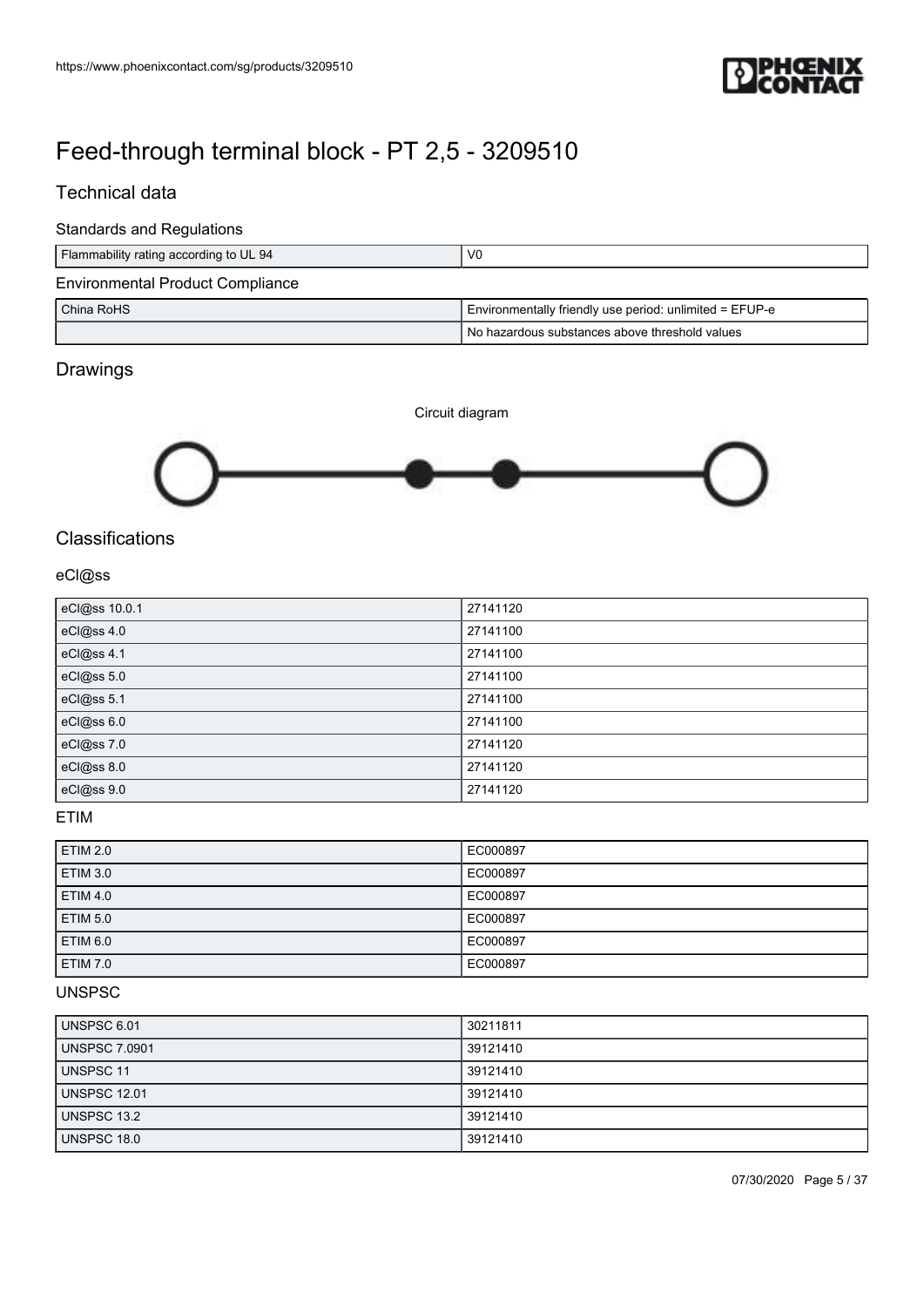

### **Classifications**

#### UNSPSC

| UNSPSC 19.0 | 39121410 |
|-------------|----------|
| UNSPSC 20.0 | 39121410 |
| UNSPSC 21.0 | 39121410 |

### Approvals

#### Approvals

#### Approvals

DNV GL / NK / CSA / BV / LR / NK / ABS / UL Recognized / cUL Recognized / IECEE CB Scheme / VDE Zeichengenehmigung / EAC / RS / EAC / LR / cULus Recognized

#### Ex Approvals

IECEx / ATEX / UL Recognized / cUL Recognized / EAC Ex / cULus Recognized

#### Approval details

| DNV GL    | $\overline{\overline{\phantom{a}}\phantom{a}}$<br>MARTINE | https://approvalfinder.dnvgl.com/ | TAE00003JE |
|-----------|-----------------------------------------------------------|-----------------------------------|------------|
| <b>NK</b> | <b>ClassNK</b>                                            | http://www.classnk.or.jp/hp/en/   | 14ME0912   |

| <b>J</b><br><b>CSA</b>     | http://www.csagroup.org/services-industries/product-listing/ | 13631     |
|----------------------------|--------------------------------------------------------------|-----------|
|                            | в                                                            | ◡         |
| Nominal voltage UN         | 600 V                                                        | 600 V     |
| Nominal current IN         | 20 A                                                         | 20 A      |
| mm <sup>2</sup> /AWG/kcmil | $26 - 12$                                                    | $26 - 12$ |

| BV | 0<br><b>BUREAU</b>  | http://www.veristar.com/portal/veristarinfo/generalinfo/<br>approved/approvedProducts/equipmentAndMaterials | 25278/B0 BV   |
|----|---------------------|-------------------------------------------------------------------------------------------------------------|---------------|
| LR | Lloyd's<br>Register | http://www.lr.org/en                                                                                        | 12/20038 (E3) |

07/30/2020 Page 6 / 37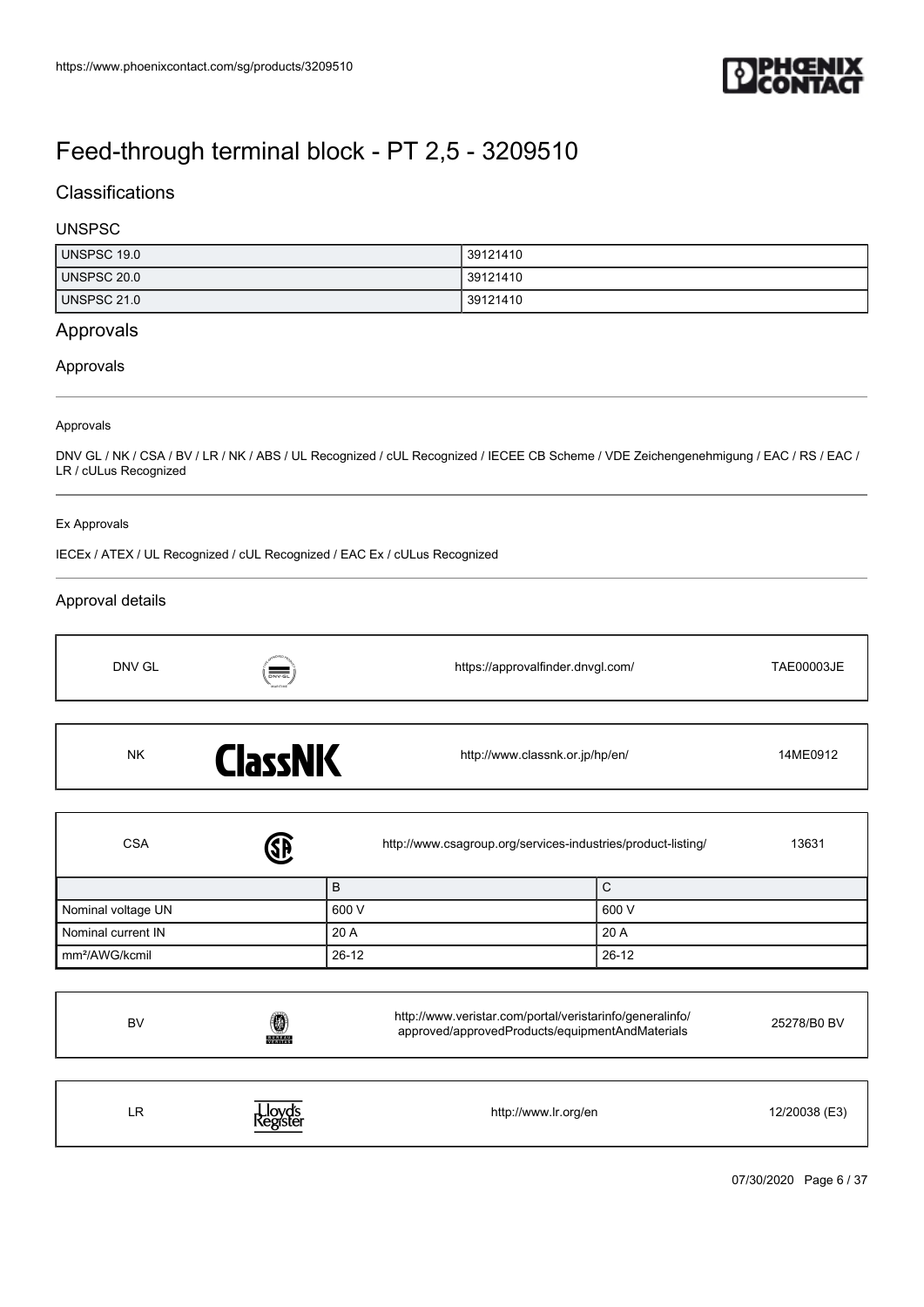

### Approvals

| <b>NK</b>                            | <b>ClassNK</b> | http://www.classnk.or.jp/hp/en/              |                                                                                                   |                                                                                             |                          |
|--------------------------------------|----------------|----------------------------------------------|---------------------------------------------------------------------------------------------------|---------------------------------------------------------------------------------------------|--------------------------|
| <b>ABS</b>                           |                | http://www.eagle.org/eagleExternalPortalWEB/ | 16-HG1591536-PDA                                                                                  |                                                                                             |                          |
| UL Recognized                        |                |                                              |                                                                                                   | http://database.ul.com/cgi-bin/XYV/template/LISEXT/1FRAME/index.htm                         | <b>FILE E 60425</b>      |
|                                      | $\sf B$        |                                              |                                                                                                   | ${\bf C}$                                                                                   |                          |
| Nominal voltage UN                   |                | 600 V                                        |                                                                                                   | 600 V                                                                                       |                          |
| Nominal current IN                   |                | 20 A                                         |                                                                                                   | 20 A                                                                                        |                          |
| mm <sup>2</sup> /AWG/kcmil           |                | $26 - 12$                                    |                                                                                                   | $26 - 12$                                                                                   |                          |
| cUL Recognized<br>Nominal voltage UN | LR.<br>$\sf B$ | 600 V                                        |                                                                                                   | http://database.ul.com/cgi-bin/XYV/template/LISEXT/1FRAME/index.htm<br>$\mathsf C$<br>600 V | FILE E 60425             |
| Nominal current IN                   |                | 20 A                                         |                                                                                                   | 20 A                                                                                        |                          |
| mm <sup>2</sup> /AWG/kcmil           |                | $26 - 12$                                    |                                                                                                   | $26 - 12$                                                                                   |                          |
| <b>IECEE CB Scheme</b>               |                |                                              | http://www.iecee.org/                                                                             |                                                                                             | DE1-62953                |
| VDE Zeichengenehmigung               |                |                                              | http://www2.vde.com/de/Institut/Online-Service/<br>VDE-gepruefteProdukte/Seiten/Online-Suche.aspx |                                                                                             | 40032222                 |
| Nominal voltage UN                   |                |                                              | 800 V                                                                                             |                                                                                             |                          |
| Nominal current IN                   |                |                                              | 24 A                                                                                              |                                                                                             |                          |
| mm <sup>2</sup> /AWG/kcmil           |                |                                              | $0.2 - 2.5$                                                                                       |                                                                                             |                          |
| EAC                                  | EAC            |                                              |                                                                                                   |                                                                                             | RU C-<br>DE.AI30.B.01102 |
| ${\sf RS}$                           |                | http://www.rs-head.spb.ru/en/index.php       |                                                                                                   |                                                                                             | 17.00013.272             |
|                                      |                |                                              |                                                                                                   |                                                                                             | 07/30/2020 Page 7 / 37   |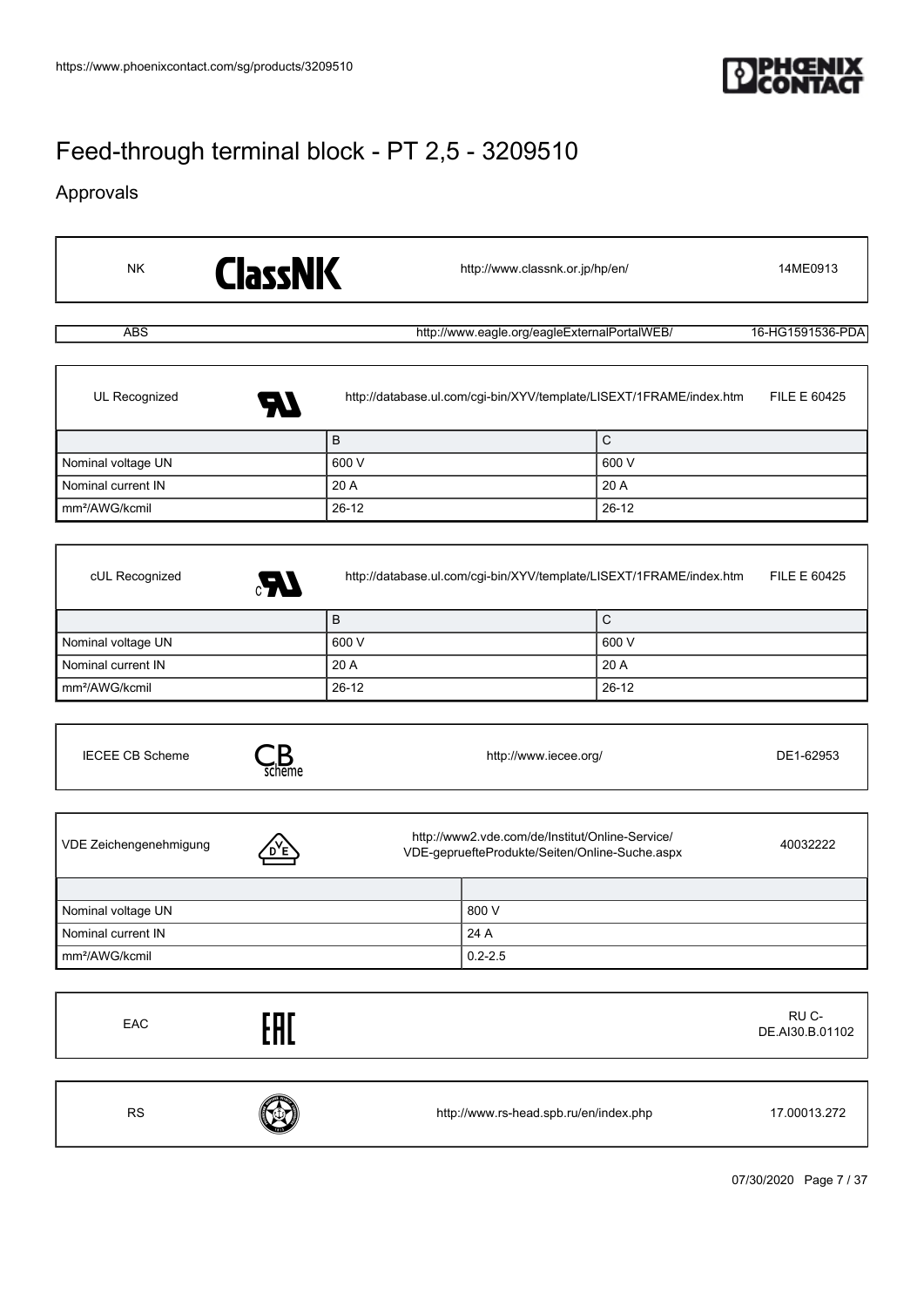

### Approvals



07/30/2020 Page 8 / 37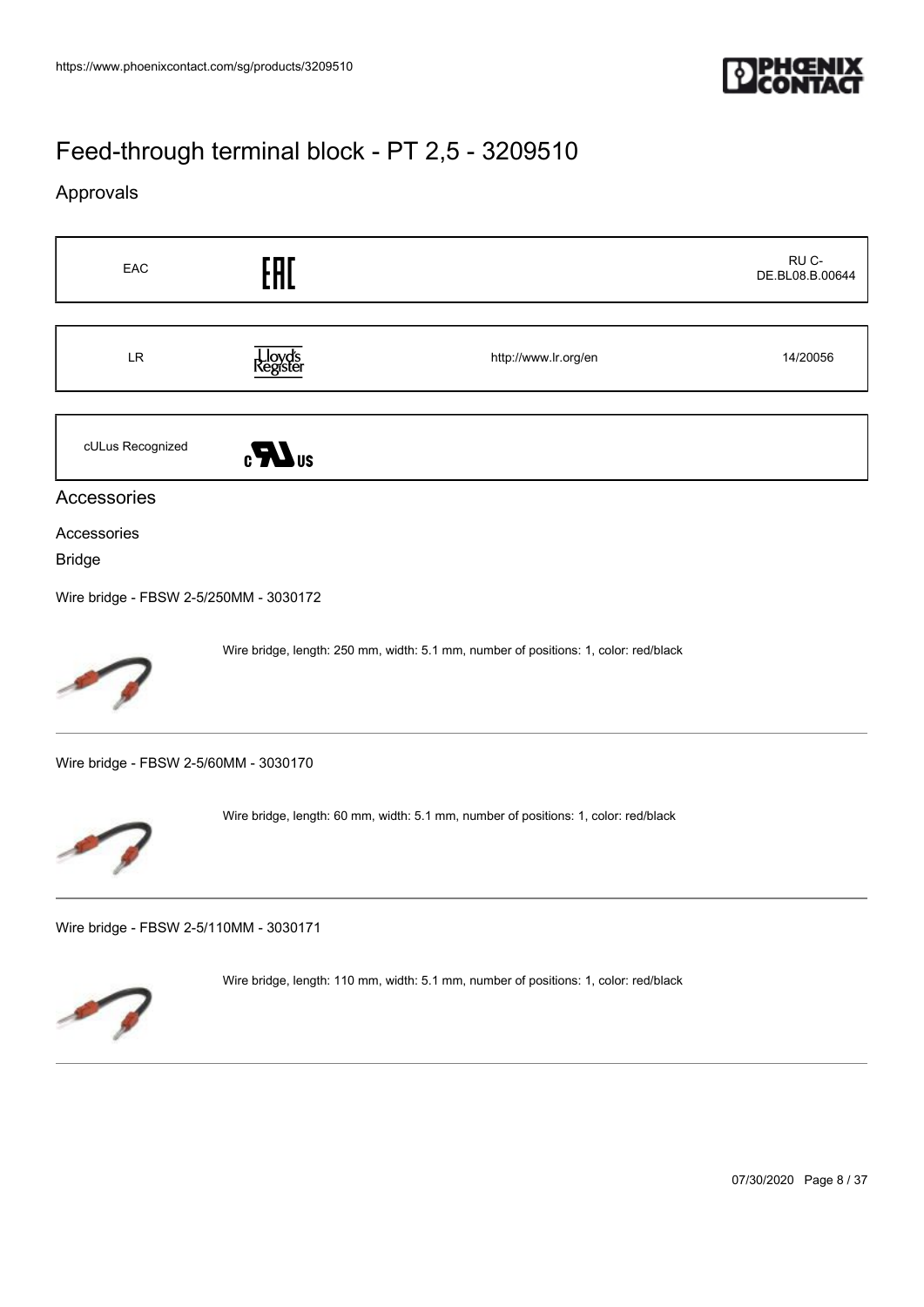

#### Accessories

[Wire bridge - FBSW 2-5/250MM - 3030172](https://www.phoenixcontact.com/sg/products/3030172)



Wire bridge, length: 250 mm, width: 5.1 mm, number of positions: 1, color: red/black

[Wire bridge - FBSW 2-5/60MM - 3030170](https://www.phoenixcontact.com/sg/products/3030170)



Wire bridge, length: 60 mm, width: 5.1 mm, number of positions: 1, color: red/black

[Wire bridge - FBSW 2-5/110MM - 3030171](https://www.phoenixcontact.com/sg/products/3030171)



Wire bridge, length: 110 mm, width: 5.1 mm, number of positions: 1, color: red/black

[Wire bridge - FBSW 2-5/250MM - 3030172](https://www.phoenixcontact.com/sg/products/3030172)



Wire bridge, length: 250 mm, width: 5.1 mm, number of positions: 1, color: red/black

[Wire bridge - FBSW 2-5/60MM - 3030170](https://www.phoenixcontact.com/sg/products/3030170)



Wire bridge, length: 60 mm, width: 5.1 mm, number of positions: 1, color: red/black

07/30/2020 Page 9 / 37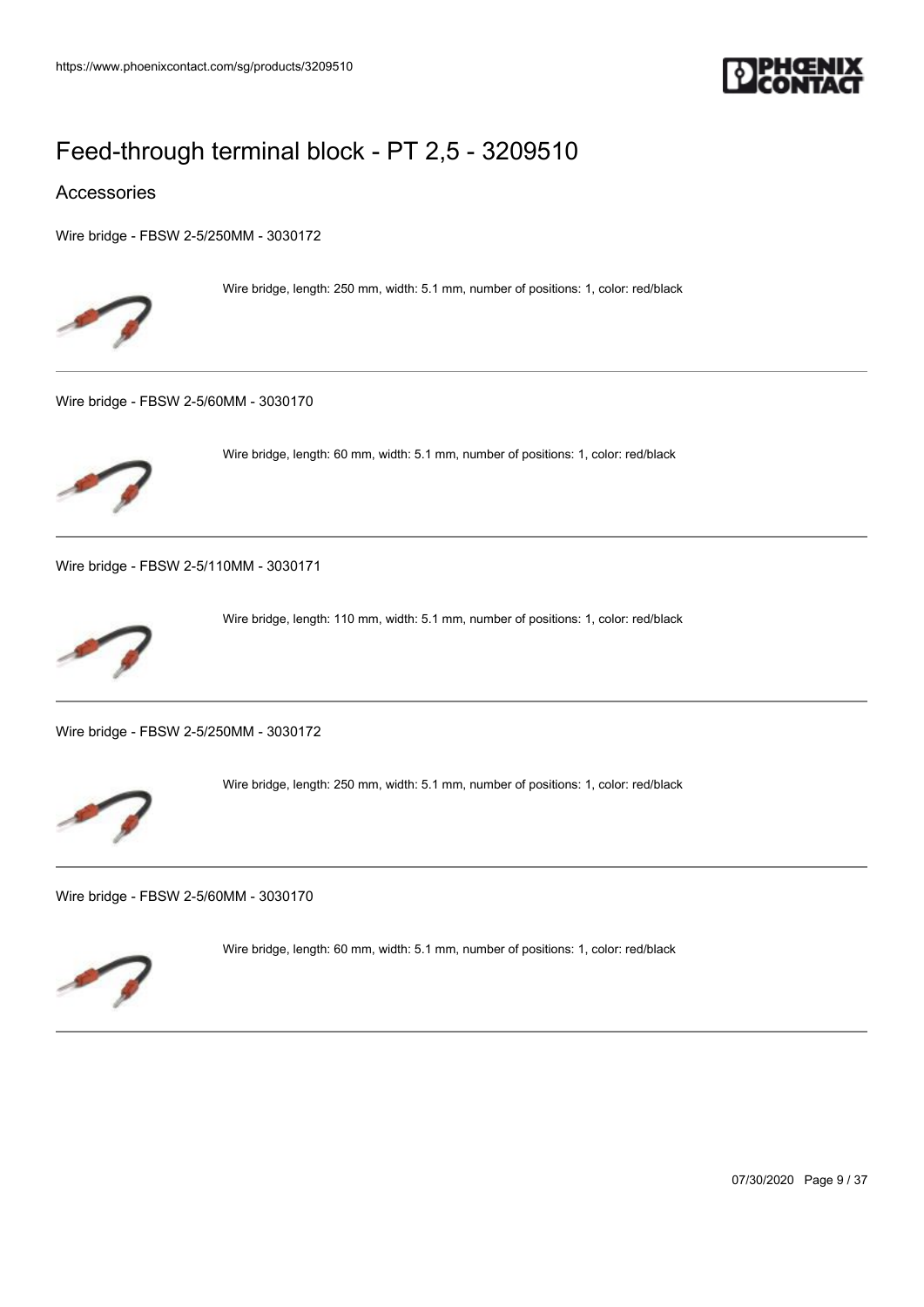

### Accessories

[Wire bridge - FBSW 2-5/110MM - 3030171](https://www.phoenixcontact.com/sg/products/3030171)



Wire bridge, length: 110 mm, width: 5.1 mm, number of positions: 1, color: red/black

Component plug terminal block

[Component connector - P-CO 2-5 R47K - 3032447](https://www.phoenixcontact.com/sg/products/3032447)



Component connector, with 47 kOhm resistor for open circuit monitoring, pitch: 5.2 mm, length: 8.9 mm, width: 4.1 mm, height: 34.8 mm, number of positions: 2, color: black

#### Crimping tool

[Crimping pliers - CRIMPFOX CENTRUS 6S - 1213144](https://www.phoenixcontact.com/sg/products/1213144)



Crimping pliers, for uninsulated and insulated ferrules, DIN 46228 Part 1 and 4, from 0.14 mm² … 6 mm², also for TWIN ferrules up to 2 x 4 mm², automatic cross section adjustment, lateral insertion, equipped with fall protection

[Crimping pliers - CRIMPFOX CENTRUS 10S - 1213154](https://www.phoenixcontact.com/sg/products/1213154)



Crimping pliers, for uninsulated and insulated ferrules, DIN 46228 Part 1 and 4, from 0.14 mm² ... 10 mm², also for TWIN ferrules up to 2 x 4 mm², automatic cross section adjustment, lateral insertion, equipped with fall protection

[Crimping pliers - CRIMPFOX CENTRUS 6H - 1213146](https://www.phoenixcontact.com/sg/products/1213146)



Crimping pliers, for uninsulated and insulated ferrules, DIN 46228 Part 1 and 4, from 0.14 mm² … 6 mm², also for TWIN ferrules up to 2 x 4 mm², automatic cross section adjustment, lateral insertion, equipped with fall protection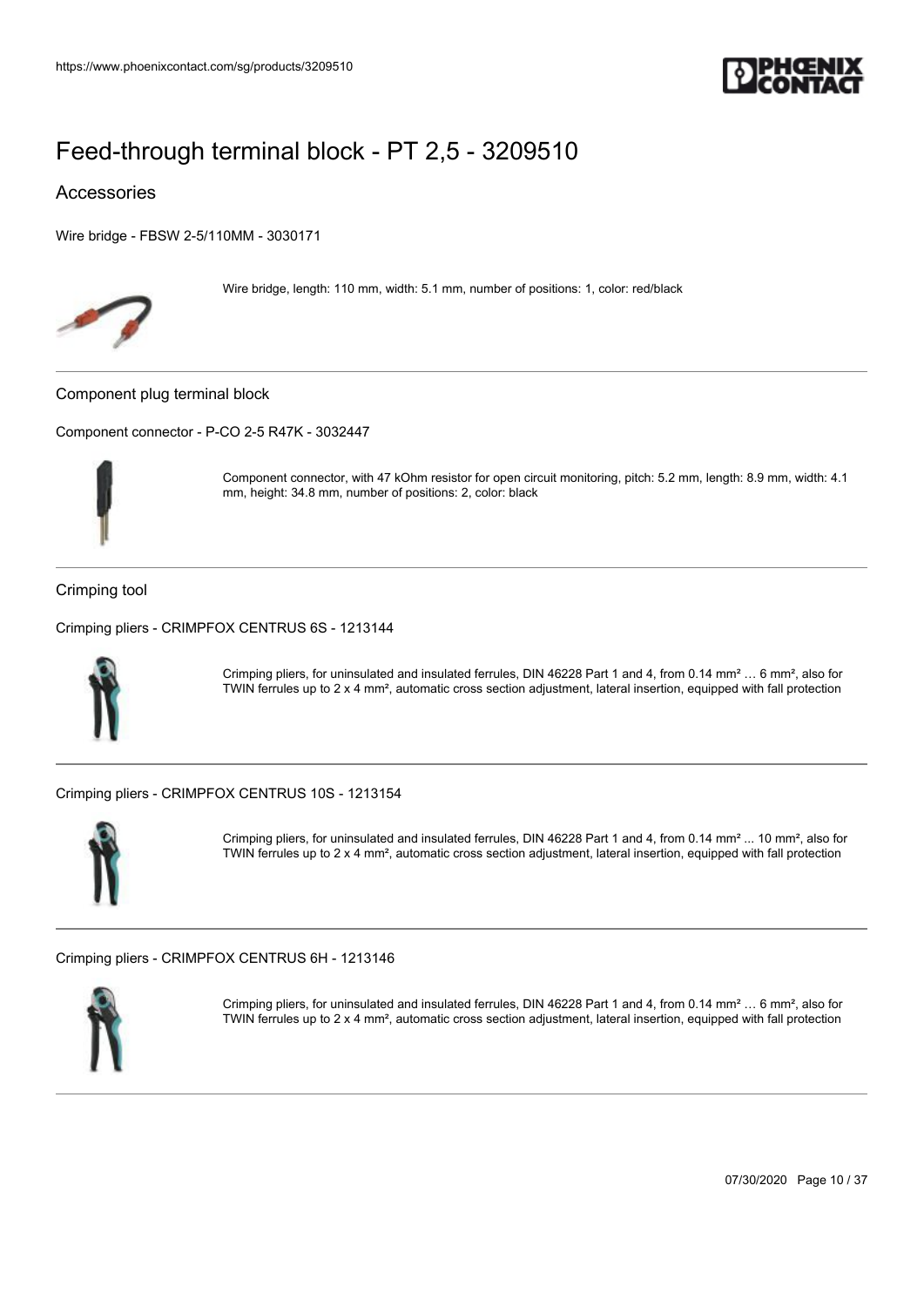

### Accessories

[Crimping pliers - CRIMPFOX CENTRUS 10H - 1213156](https://www.phoenixcontact.com/sg/products/1213156)



Crimping pliers, for uninsulated and insulated ferrules, DIN 46228 Part 1 and 4, from 0.14 mm² ... 10 mm², also for TWIN ferrules up to 2 x 4 mm², automatic cross section adjustment, lateral insertion, equipped with fall protection

#### [Crimping pliers - CRIMPFOX 10S - 1212045](https://www.phoenixcontact.com/sg/products/1212045)



Crimping pliers, for ferrules without insulating collar according to DIN 46228 Part 1 and ferrules with insulating collar according to DIN 46228 Part 4, 0.14 mm² ... 10 mm², unlockable pressure lock, lateral entry

[Crimping pliers - CRIMPFOX 6H - 1212046](https://www.phoenixcontact.com/sg/products/1212046)



Crimping pliers, for ferrules without insulating collar according to DIN 46228 Part 1 and ferrules with insulating collar according to DIN 46228 Part 4, 0.14 mm² ... 6 mm², unlockable pressure lock, lateral entry

[Crimping pliers - CRIMPFOX 2,5-M - 1212719](https://www.phoenixcontact.com/sg/products/1212719)



Crimping pliers, for ferrules without insulating collar according to DIN 46228 Part 1 and ferrules with insulating collar according to DIN 46228 Part 4, 0.25 mm² ... 2.5 mm², lateral entry, trapezoidal crimp

[Crimping pliers - CRIMPFOX 6-M - 1212720](https://www.phoenixcontact.com/sg/products/1212720)



Crimping pliers, for ferrules without insulating collar according to DIN 46228 Part 1 and ferrules with insulating collar according to DIN 46228 Part 4, 0.25 mm² ... 6.0 mm², lateral entry, trapezoidal crimp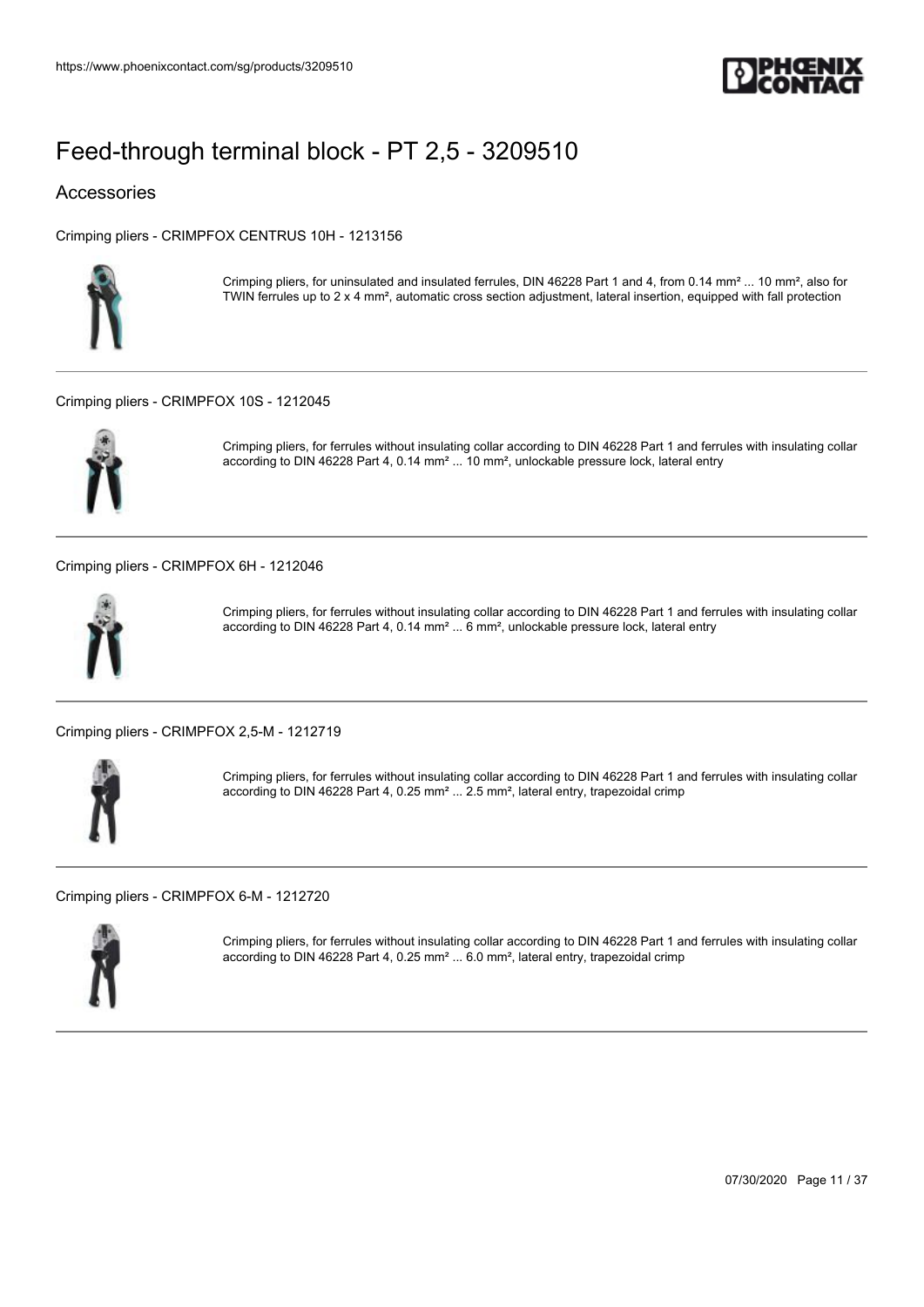

### Accessories

[Crimping pliers - CRIMPFOX 6 - 1212034](https://www.phoenixcontact.com/sg/products/1212034)



Crimping pliers, for ferrules without insulating collar according to DIN 46228 Part 1 and ferrules with insulating collar according to DIN 46228 Part 4, 0.25 mm² ... 6.0 mm², lateral entry, trapezoidal crimp

#### [Crimping pliers - CRIMPFOX 6T - 1212037](https://www.phoenixcontact.com/sg/products/1212037)



Crimping pliers, for ferrules without insulating collar according to DIN 46228 Part 1 and ferrules with insulating collar according to DIN 46228 Part 4, 0.25 mm² ... 6 mm², lateral entry, trapezoidal crimp

[Crimping pliers - CRIMPFOX 6T-F - 1212038](https://www.phoenixcontact.com/sg/products/1212038)



Crimping pliers, for ferrules without insulating collar according to DIN 46228 Part 1 and ferrules with insulating collar according to DIN 46228 Part 4, 0.25 mm² ... 6 mm², front entry, trapezoidal crimp

[Crimping pliers - CRIMPFOX 6S-F - 1212043](https://www.phoenixcontact.com/sg/products/1212043)



Crimping pliers, for ferrules without insulating collar according to DIN 46228 Part 1 and ferrules with insulating collar according to DIN 46228 Part 4, 0.5 mm² ... 6 mm², front entry, square crimp

[Crimping pliers - CRIMPFOX-M - 1212072](https://www.phoenixcontact.com/sg/products/1212072)



Basic pliers, for accommodating dies for a wide range of type of contacts

Device circuit breakers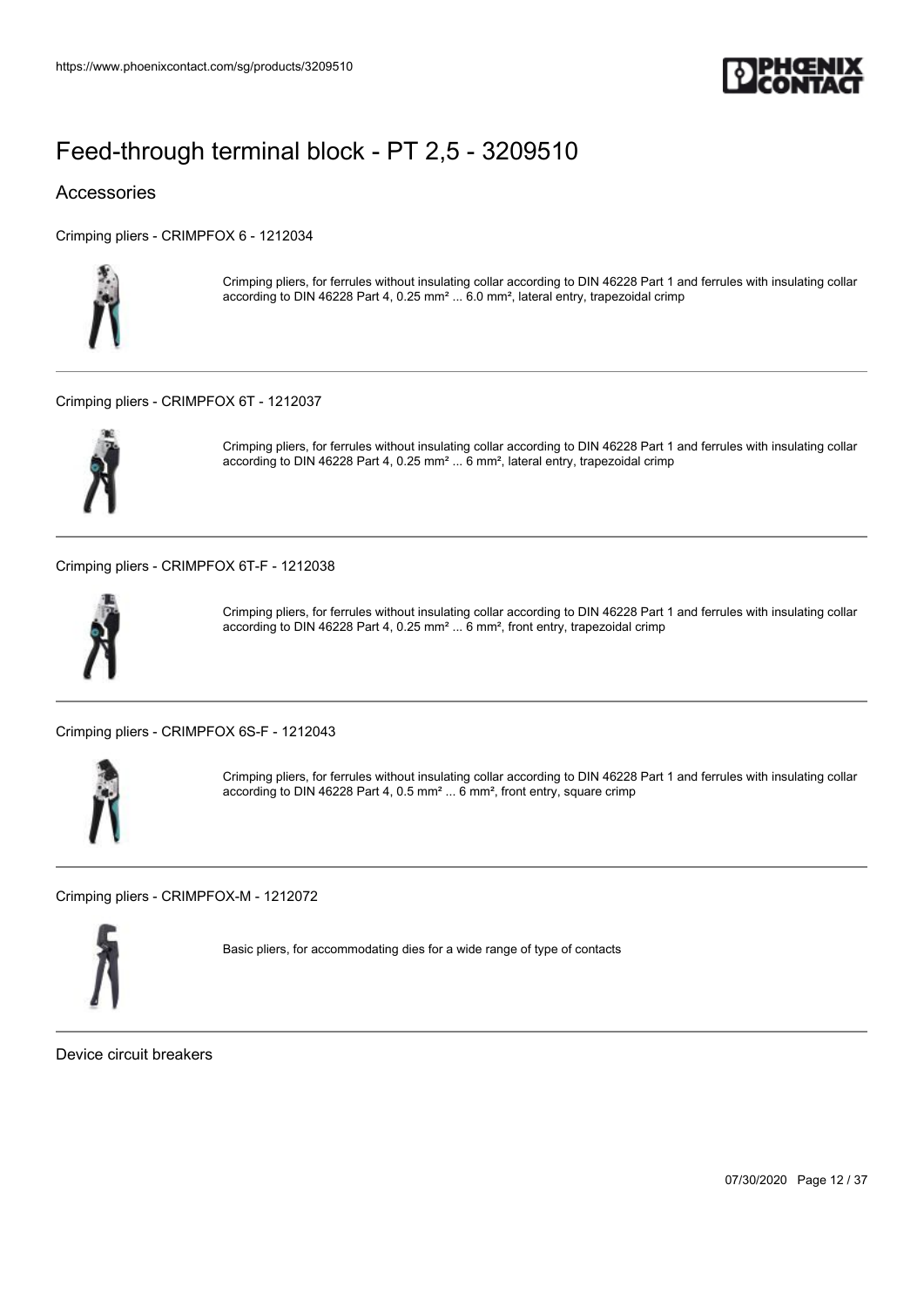

### Accessories

[Electronic device circuit breaker - PTCB E1 24DC/1-8A NO - 2908262](https://www.phoenixcontact.com/sg/products/2908262)



Single-channel electronic circuit breaker for protecting 24 V DC loads against overload and short circuit. Simple potential distribution using components from the CLIPLINE complete terminal block system. With electronic locking of the set nominal currents. For installation on DIN rails.

#### [Electronic device circuit breaker - PTCB E1 24DC/1-3A NO - 2909909](https://www.phoenixcontact.com/sg/products/2909909)



Single-channel electronic circuit breaker for protecting 24 V DC loads against overload and short circuit. Simple potential distribution using components from the CLIPLINE complete terminal block system. With electronic locking of the set nominal currents. For installation on DIN rails.

[Electronic device circuit breaker - PTCB E1 24DC/2A NO - 2909903](https://www.phoenixcontact.com/sg/products/2909903)



Single-channel electronic circuit breaker for protecting 24 V DC loads against overload and short circuit. Simple potential distribution using components from the CLIPLINE complete terminal block system. With fixed nominal current. For installation on DIN rails.

[Electronic device circuit breaker - PTCB E1 24DC/1-4A NO - 2908261](https://www.phoenixcontact.com/sg/products/2908261)



Single-channel electronic circuit breaker for protecting 24 V DC loads against overload and short circuit. Simple potential distribution using components from the CLIPLINE complete terminal block system. With electronic locking of the set nominal currents. For installation on DIN rails.

#### [Electronic device circuit breaker - PTCB E1 24DC/3A NO - 2909904](https://www.phoenixcontact.com/sg/products/2909904)



Single-channel electronic circuit breaker for protecting 24 V DC loads against overload and short circuit. Simple potential distribution using components from the CLIPLINE complete terminal block system. With fixed nominal current. For installation on DIN rails.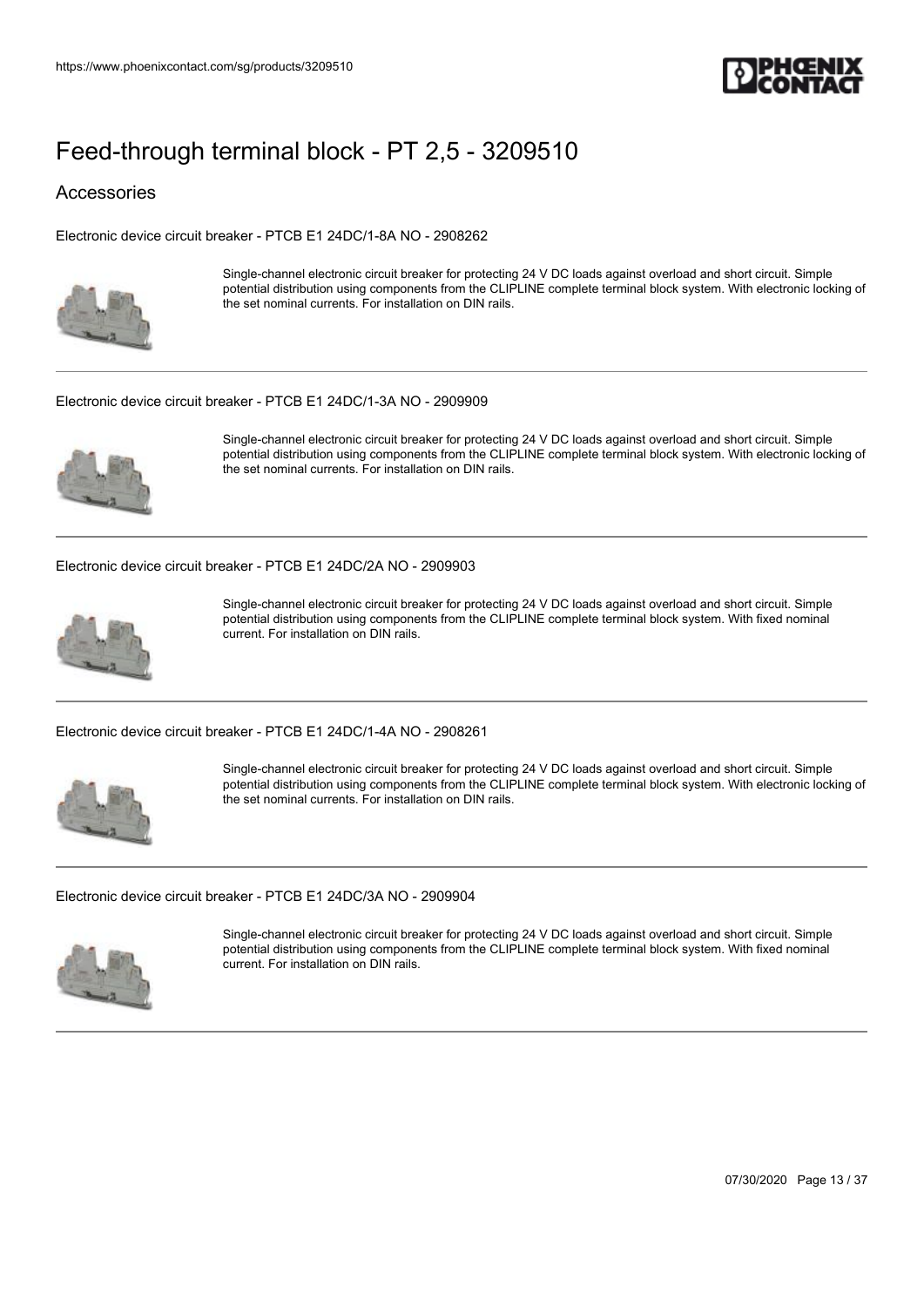

### Accessories

[Electronic device circuit breaker - PTCB E1 24DC/4A NO - 2909906](https://www.phoenixcontact.com/sg/products/2909906)



Single-channel electronic circuit breaker for protecting 24 V DC loads against overload and short circuit. Simple potential distribution using components from the CLIPLINE complete terminal block system. With fixed nominal current. For installation on DIN rails.

#### [Electronic device circuit breaker - PTCB E1 24DC/6A NO - 2909908](https://www.phoenixcontact.com/sg/products/2909908)



Single-channel electronic circuit breaker for protecting 24 V DC loads against overload and short circuit. Simple potential distribution using components from the CLIPLINE complete terminal block system. With fixed nominal current. For installation on DIN rails.

[Electronic device circuit breaker - PTCB E1 24DC/1A NO - 2909902](https://www.phoenixcontact.com/sg/products/2909902)



Single-channel electronic circuit breaker for protecting 24 V DC loads against overload and short circuit. Simple potential distribution using components from the CLIPLINE complete terminal block system. With fixed nominal current. For installation on DIN rails.

[Electronic device circuit breaker - PTCB E1 24DC/8A NO - 2909910](https://www.phoenixcontact.com/sg/products/2909910)



Single-channel electronic circuit breaker for protecting 24 V DC loads against overload and short circuit. Simple potential distribution using components from the CLIPLINE complete terminal block system. With fixed nominal current. For installation on DIN rails.

#### [Electronic device circuit breaker - PTCB E1 24DC/1-8A SI-R - 1135752](https://www.phoenixcontact.com/sg/products/1135752)



Single-channel, electronic fuse for the protection of 24 V loads. Simple potential distribution using terminal blocks from the CLIPLINE complete system. With status output, reset input, and electronic interlock. For installation on DIN rails.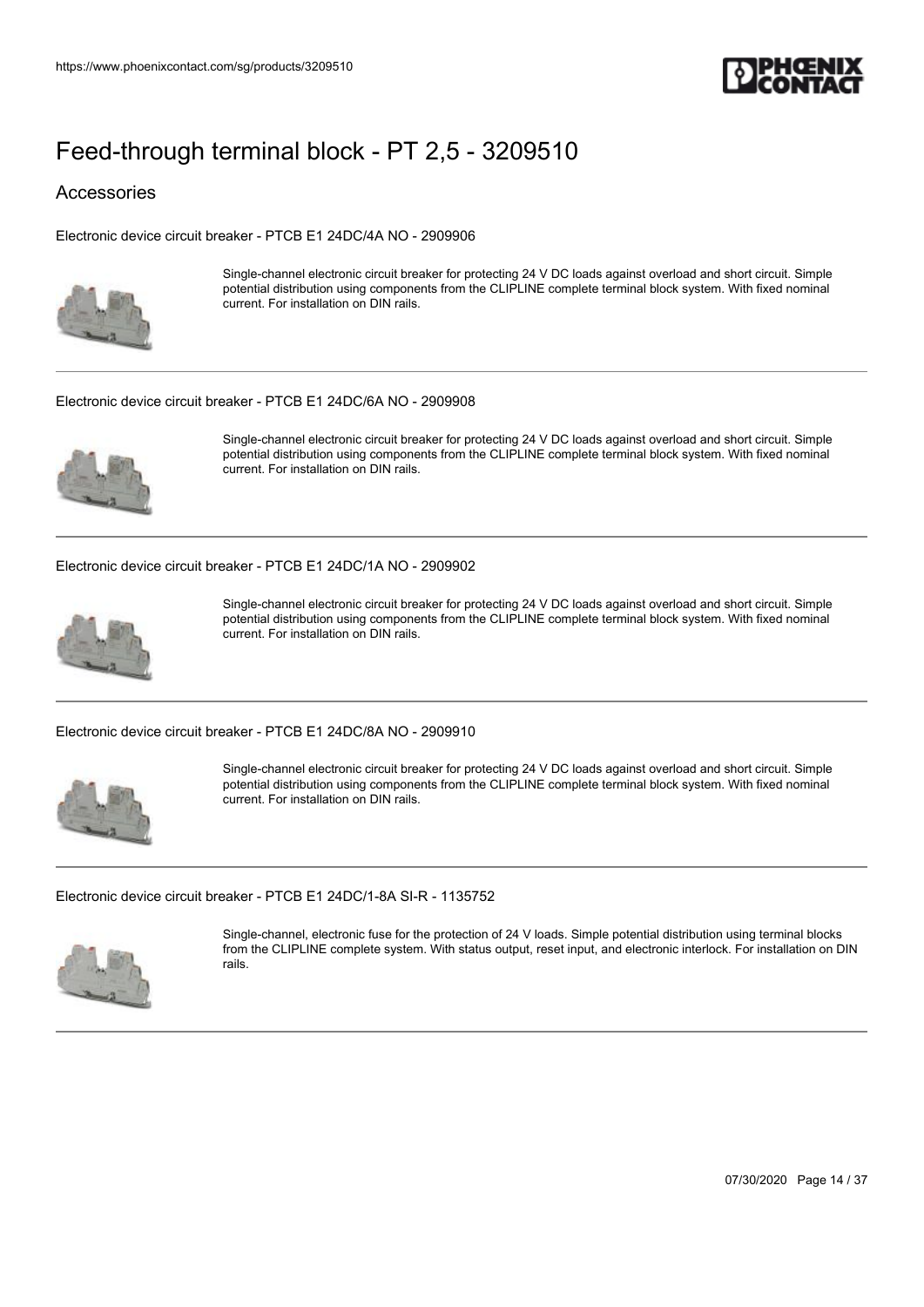

#### Accessories

[Electronic device circuit breaker - PTCB E1 24DC/2A SI-R - 1135749](https://www.phoenixcontact.com/sg/products/1135749)



Single-channel, electronic fuse for the protection of 24 V loads. Simple potential distribution using terminal blocks from the CLIPLINE complete system. With status output, reset input, and electronic interlock. For installation on DIN rails.

#### [Electronic device circuit breaker - PTCB E1 24DC/1-4A SI-R - 1135753](https://www.phoenixcontact.com/sg/products/1135753)



Single-channel, electronic fuse for the protection of 24 V loads. Simple potential distribution using terminal blocks from the CLIPLINE complete system. With status output, reset input, and electronic interlock. For installation on DIN rails.

[Electronic device circuit breaker - PTCB E1 24DC/4A SI-R - 1135745](https://www.phoenixcontact.com/sg/products/1135745)



Single-channel, electronic fuse for the protection of 24 V loads. Simple potential distribution using terminal blocks from the CLIPLINE complete system. With status output, reset input, and electronic interlock. For installation on DIN rails.

[Electronic device circuit breaker - PTCB E1 24DC/6A SI-R - 1135740](https://www.phoenixcontact.com/sg/products/1135740)



Single-channel, electronic fuse for the protection of 24 V loads. Simple potential distribution using terminal blocks from the CLIPLINE complete system. With status output, reset input, and electronic interlock. For installation on DIN rails.

#### [Electronic device circuit breaker - PTCB E1 24DC/1A SI-R - 1135751](https://www.phoenixcontact.com/sg/products/1135751)



Single-channel, electronic fuse for the protection of 24 V loads. Simple potential distribution using terminal blocks from the CLIPLINE complete system. With status output, reset input, and electronic interlock. For installation on DIN rails.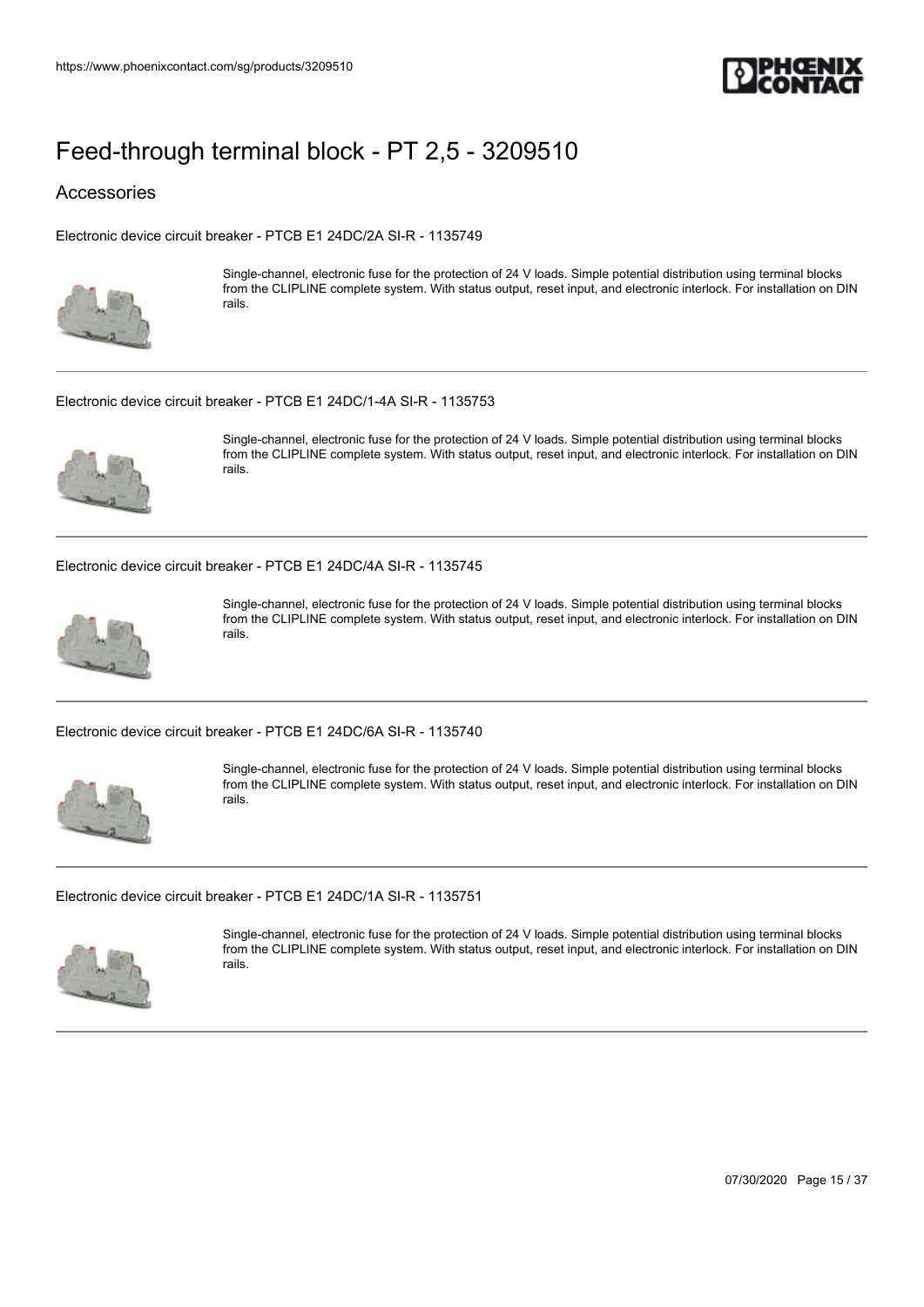

### Accessories

[Electronic device circuit breaker - PTCB E1 24DC/8A SI-R - 1135734](https://www.phoenixcontact.com/sg/products/1135734)



Single-channel, electronic fuse for the protection of 24 V loads. Simple potential distribution using terminal blocks from the CLIPLINE complete system. With status output, reset input, and electronic interlock. For installation on DIN rails.

DIN rail

[DIN rail perforated - NS 35/ 7,5 PERF 2000MM - 0801733](https://www.phoenixcontact.com/sg/products/0801733)



DIN rail perforated, Standard profile, width: 35 mm, height: 7.5 mm, acc. to EN 60715, material: Steel, galvanized, passivated with a thick layer, length: 2000 mm, color: silver

[DIN rail, unperforated - NS 35/ 7,5 UNPERF 2000MM - 0801681](https://www.phoenixcontact.com/sg/products/0801681)



DIN rail, unperforated, Standard profile, width: 35 mm, height: 7.5 mm, acc. to EN 60715, material: Steel, galvanized, passivated with a thick layer, length: 2000 mm, color: silver

[DIN rail perforated - NS 35/ 7,5 WH PERF 2000MM - 1204119](https://www.phoenixcontact.com/sg/products/1204119)



DIN rail perforated, Standard profile, width: 35 mm, height: 7.5 mm, acc. to EN 60715, material: Steel, Galvanized, white passivated, length: 2000 mm, color: silver

[DIN rail, unperforated - NS 35/ 7,5 WH UNPERF 2000MM - 1204122](https://www.phoenixcontact.com/sg/products/1204122)



DIN rail, unperforated, Standard profile, width: 35 mm, height: 7.5 mm, acc. to EN 60715, material: Steel, Galvanized, white passivated, length: 2000 mm, color: silver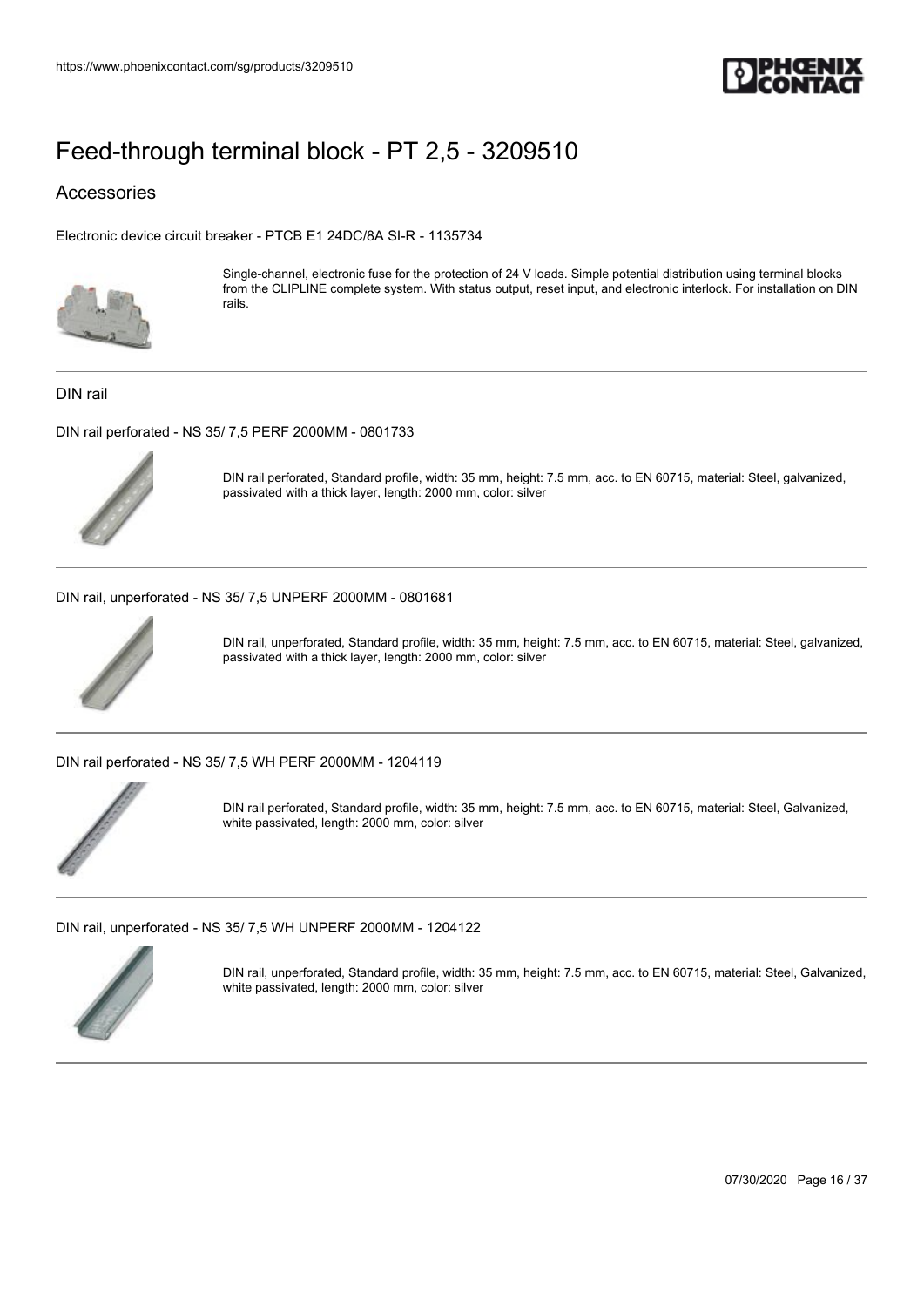

### Accessories

[DIN rail, unperforated - NS 35/ 7,5 AL UNPERF 2000MM - 0801704](https://www.phoenixcontact.com/sg/products/0801704)



DIN rail, unperforated, Standard profile, width: 35 mm, height: 7.5 mm, acc. to EN 60715, material: Aluminum, uncoated, length: 2000 mm, color: silver

[DIN rail perforated - NS 35/ 7,5 ZN PERF 2000MM - 1206421](https://www.phoenixcontact.com/sg/products/1206421)



DIN rail perforated, Standard profile, width: 35 mm, height: 7.5 mm, acc. to EN 60715, material: Steel, galvanized, length: 2000 mm, color: silver

[DIN rail, unperforated - NS 35/ 7,5 ZN UNPERF 2000MM - 1206434](https://www.phoenixcontact.com/sg/products/1206434)



DIN rail, unperforated, Standard profile, width: 35 mm, height: 7.5 mm, acc. to EN 60715, material: Steel, galvanized, length: 2000 mm, color: silver

[DIN rail, unperforated - NS 35/ 7,5 CU UNPERF 2000MM - 0801762](https://www.phoenixcontact.com/sg/products/0801762)



DIN rail, unperforated, Standard profile, width: 35 mm, height: 7.5 mm, acc. to EN 60715, material: Copper, uncoated, length: 2000 mm, color: copper-colored

[End cap - NS 35/ 7,5 CAP - 1206560](https://www.phoenixcontact.com/sg/products/1206560)



DIN rail end piece, for DIN rail NS 35/7.5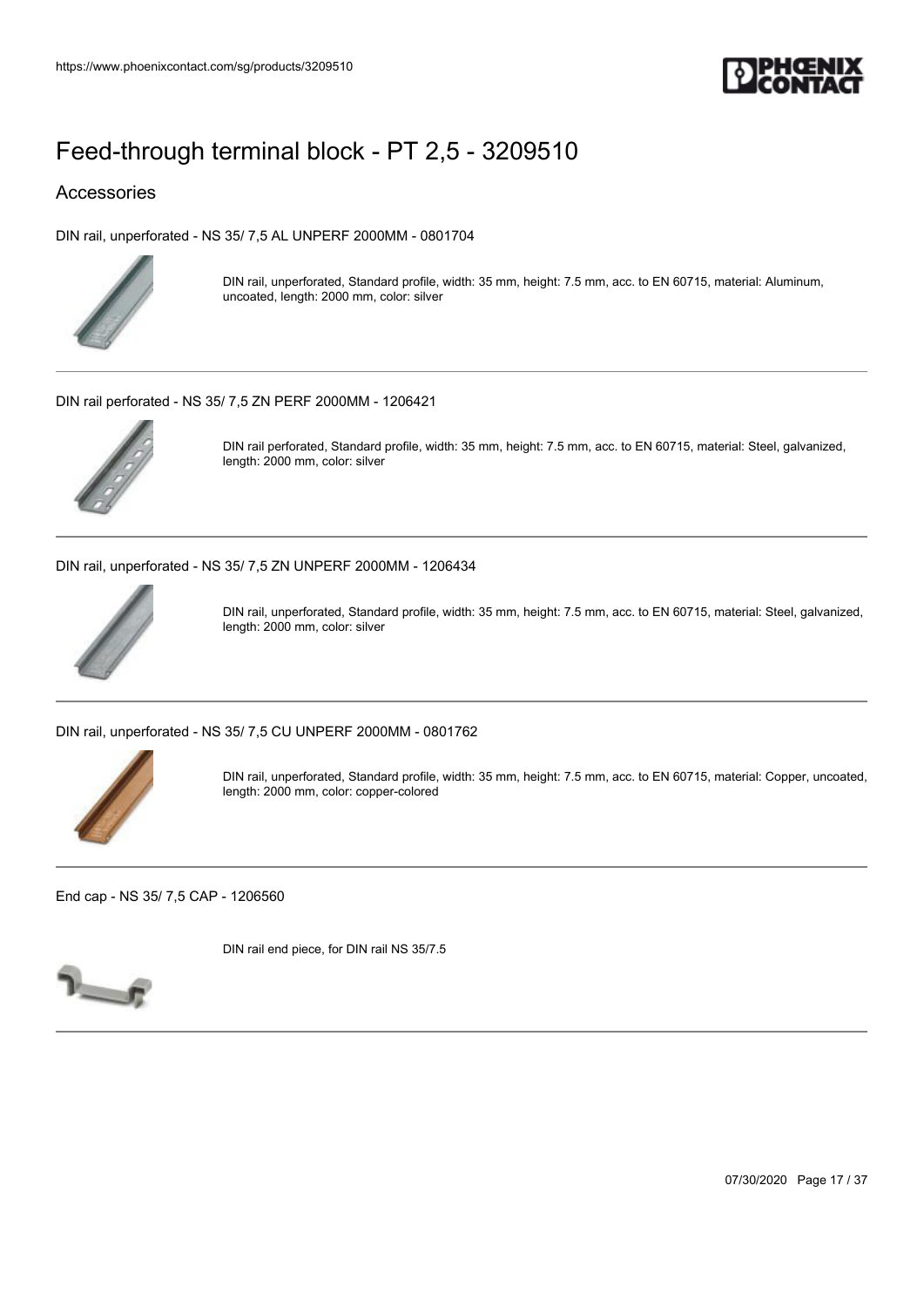

### Accessories

[DIN rail perforated - NS 35/15 PERF 2000MM - 1201730](https://www.phoenixcontact.com/sg/products/1201730)



DIN rail perforated, Standard profile, width: 35 mm, height: 15 mm, similar to EN 60715, material: Steel, galvanized, passivated with a thick layer, length: 2000 mm, color: silver

[DIN rail, unperforated - NS 35/15 UNPERF 2000MM - 1201714](https://www.phoenixcontact.com/sg/products/1201714)



DIN rail, unperforated, Standard profile, width: 35 mm, height: 15 mm, similar to EN 60715, material: Steel, galvanized, passivated with a thick layer, length: 2000 mm, color: silver

[DIN rail perforated - NS 35/15 WH PERF 2000MM - 0806602](https://www.phoenixcontact.com/sg/products/0806602)



DIN rail perforated, Standard profile, width: 35 mm, height: 15 mm, similar to EN 60715, material: Steel, Galvanized, white passivated, length: 2000 mm, color: silver

[DIN rail, unperforated - NS 35/15 WH UNPERF 2000MM - 1204135](https://www.phoenixcontact.com/sg/products/1204135)



DIN rail, unperforated, Standard profile, width: 35 mm, height: 15 mm, similar to EN 60715, material: Steel, Galvanized, white passivated, length: 2000 mm, color: silver

[DIN rail, unperforated - NS 35/15 AL UNPERF 2000MM - 1201756](https://www.phoenixcontact.com/sg/products/1201756)



DIN rail, unperforated, Standard profile, width: 35 mm, height: 15 mm, similar to EN 60715, material: Aluminum, uncoated, length: 2000 mm, color: silver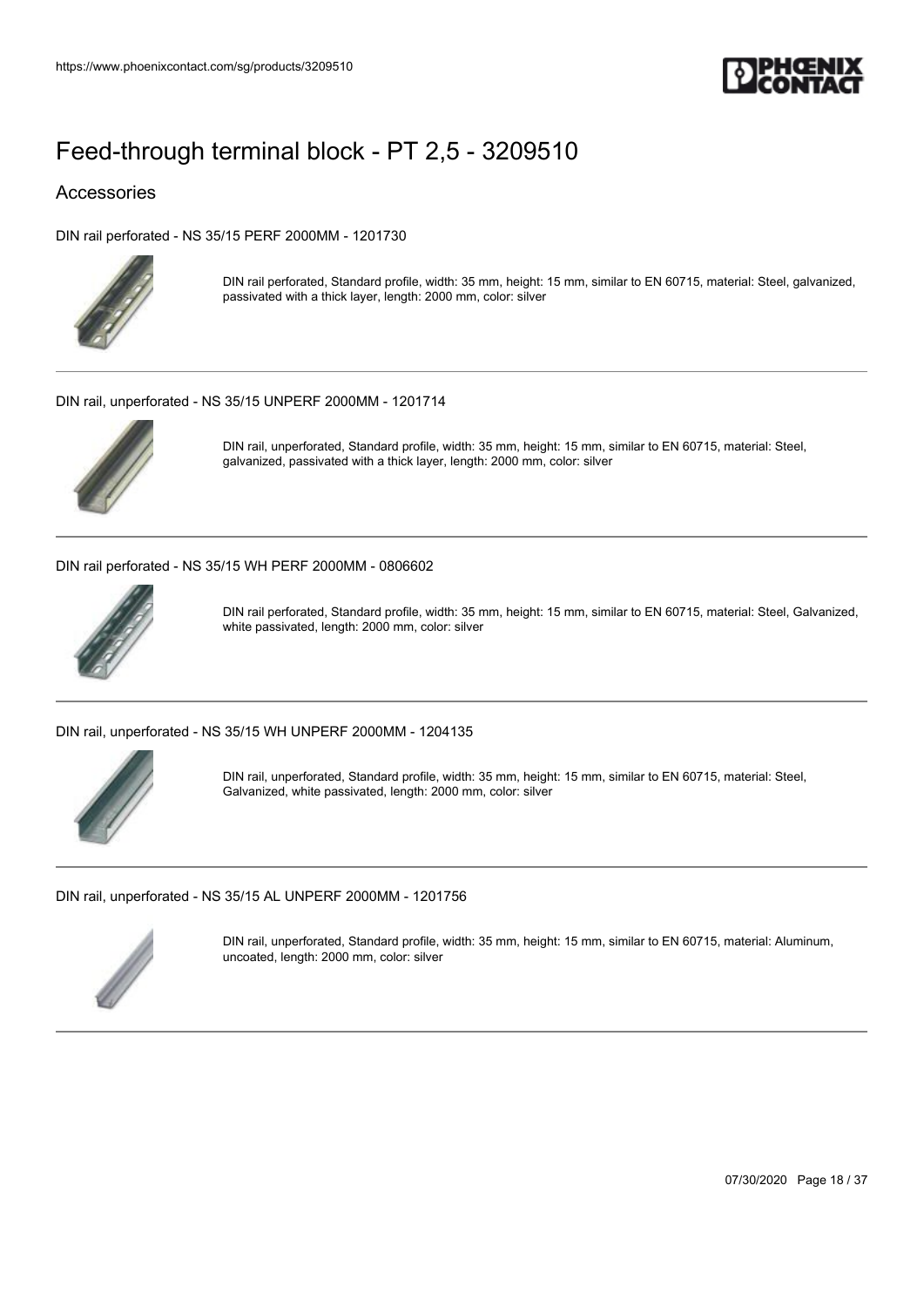

### Accessories

[DIN rail perforated - NS 35/15 ZN PERF 2000MM - 1206599](https://www.phoenixcontact.com/sg/products/1206599)



DIN rail perforated, Standard profile, width: 35 mm, height: 15 mm, similar to EN 60715, material: Steel, galvanized, length: 2000 mm, color: silver

[DIN rail, unperforated - NS 35/15 ZN UNPERF 2000MM - 1206586](https://www.phoenixcontact.com/sg/products/1206586)



DIN rail, unperforated, Standard profile, width: 35 mm, height: 15 mm, similar to EN 60715, material: Steel, galvanized, length: 2000 mm, color: silver

[DIN rail, unperforated - NS 35/15 CU UNPERF 2000MM - 1201895](https://www.phoenixcontact.com/sg/products/1201895)



DIN rail, unperforated, Standard profile, width: 35 mm, height: 15 mm, similar to EN 60715, material: Copper, uncoated, length: 2000 mm, color: copper-colored

[End cap - NS 35/15 CAP - 1206573](https://www.phoenixcontact.com/sg/products/1206573)



DIN rail end piece, for DIN rail NS 35/15

[DIN rail, unperforated - NS 35/15-2,3 UNPERF 2000MM - 1201798](https://www.phoenixcontact.com/sg/products/1201798)



DIN rail, unperforated, Standard profile 2.3 mm, width: 35 mm, height: 15 mm, acc. to EN 60715, material: Steel, galvanized, passivated with a thick layer, length: 2000 mm, color: silver

Documentation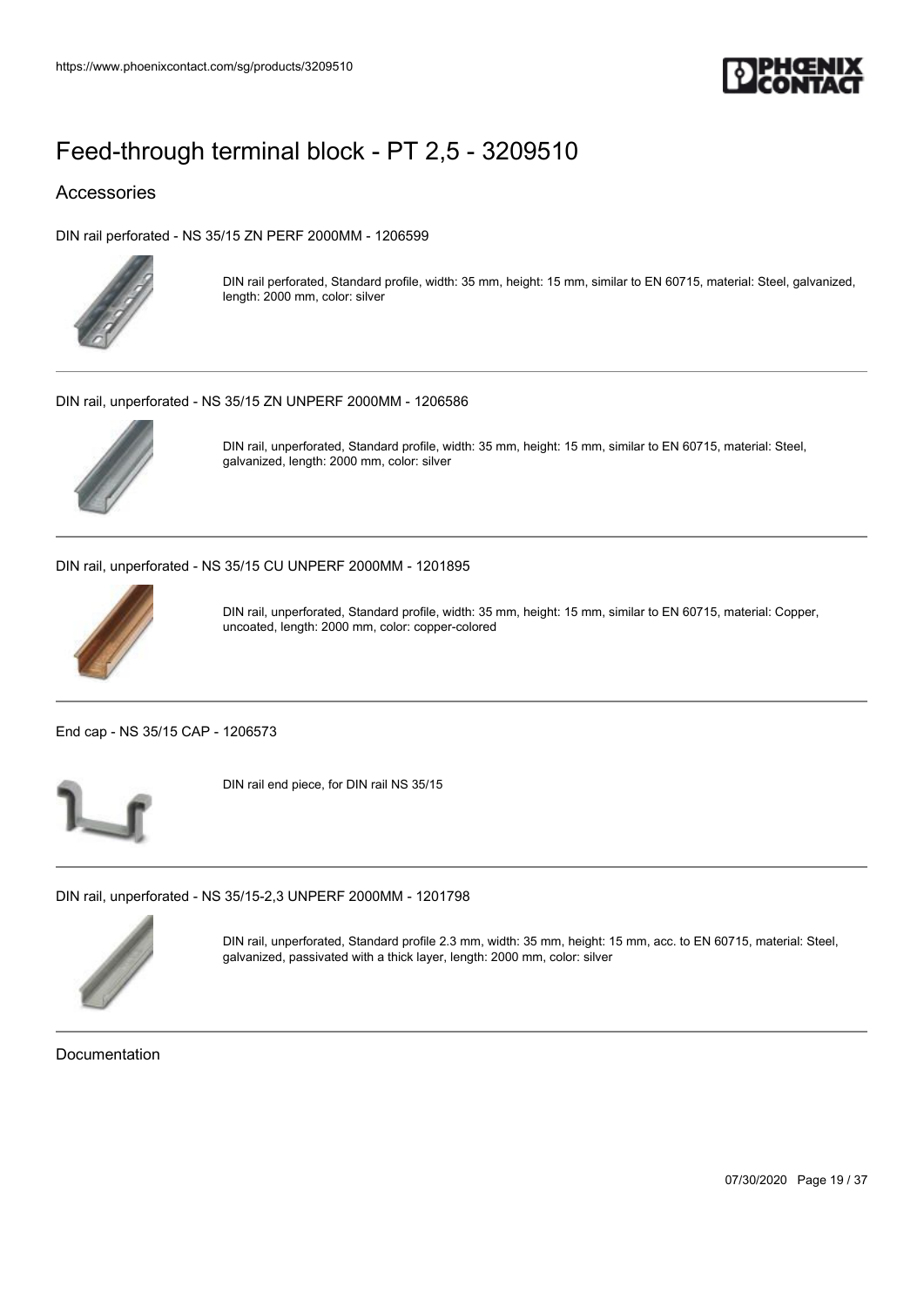

### Accessories

[Mounting material - PT-IL - 3208090](https://www.phoenixcontact.com/sg/products/3208090)



Operating decal for the push-in Technology

End block

[End clamp - CLIPFIX 35 - 3022218](https://www.phoenixcontact.com/sg/products/3022218)



Quick mounting end clamp for NS 35/7,5 DIN rail or NS 35/15 DIN rail, with marking option, width: 9.5 mm, color: gray

#### [End clamp - CLIPFIX 35-5 - 3022276](https://www.phoenixcontact.com/sg/products/3022276)



Quick mounting end clamp for NS 35/7,5 DIN rail or NS 35/15 DIN rail, with marking option, with parking option for FBS...5, FBS...6, KSS 5, KSS 6, width: 5.15 mm, color: gray

[End clamp - E/NS 35 N - 0800886](https://www.phoenixcontact.com/sg/products/0800886)



End clamp, width: 9.5 mm, color: gray

End cover

[End cover - D-ST 2,5 - 3030417](https://www.phoenixcontact.com/sg/products/3030417)



End cover, length: 48.6 mm, width: 2.2 mm, height: 29.1 mm, color: gray

07/30/2020 Page 20 / 37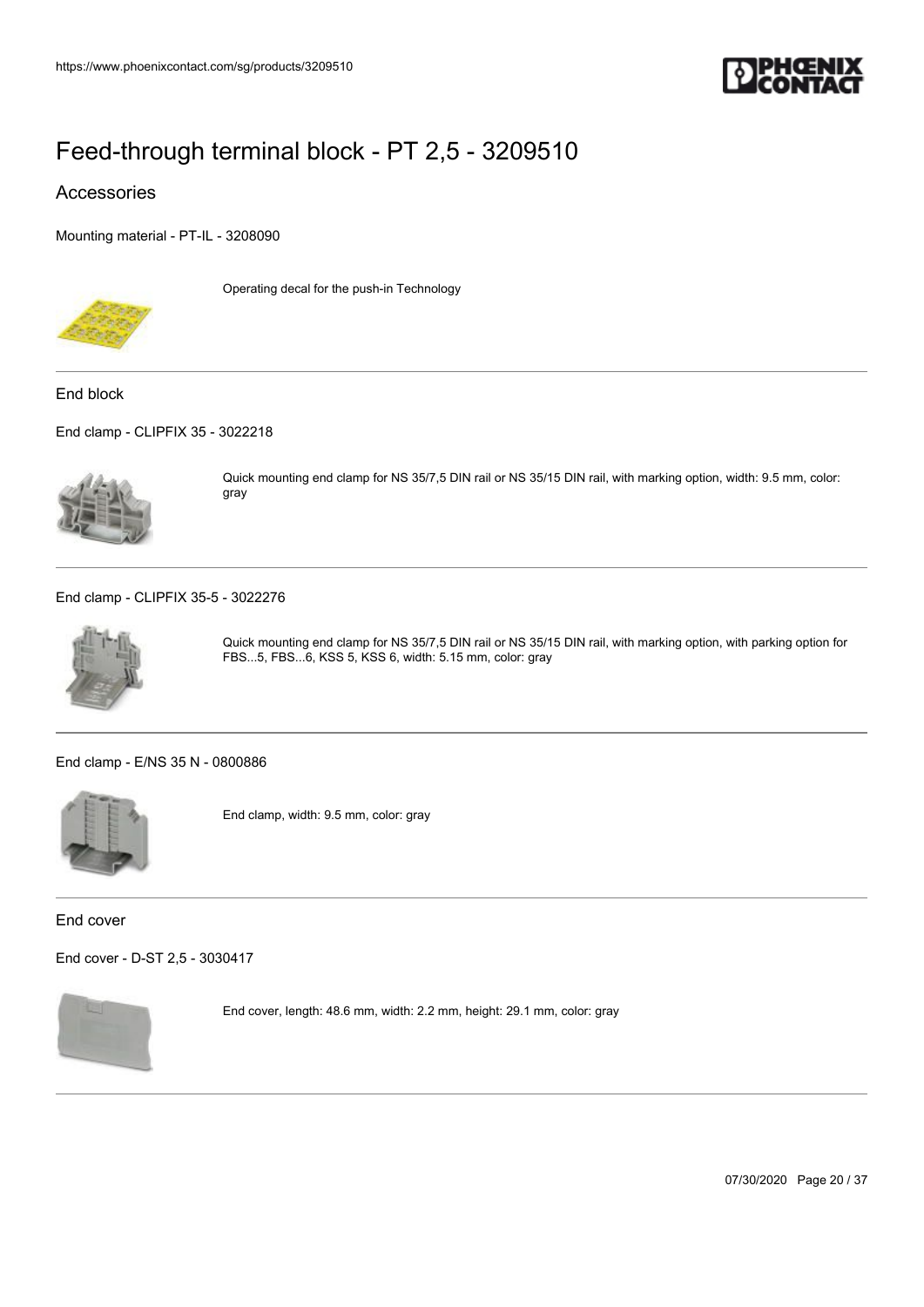

### Accessories

[End cover - D-ST 2,5-0,8 OG - 3030511](https://www.phoenixcontact.com/sg/products/3030511)



End cover, length: 48.6 mm, width: 0.8 mm, height: 29 mm, color: orange

Filler plug

[Filler plugs - CEC 2,5 - 3062757](https://www.phoenixcontact.com/sg/products/3062757)



Cover for conductor shaft, 10-pos., for spring cage terminal blocks (ST) and terminal blocks with push-in technology (PT) with a width of 5.2 mm

#### Front adapter

[Front adapters - VIP-PA-PWR/20XOE/ 1,0M/S7 - 2904724](https://www.phoenixcontact.com/sg/products/2904724)



VIP power cabling, universal front adapter for connection to all popular 20-pos. SIMATIC S7-300 I/O modules, via 20 individual wires in rope structure, not assembled (field connection, e.g., via 20 modular terminal blocks), cable length: 1 m

[Front adapters - VIP-PA-PWR/20XOE/ 2,0M/S7 - 2904725](https://www.phoenixcontact.com/sg/products/2904725)



VIP power cabling, universal front adapter for connection to all popular 20-pos. SIMATIC S7-300 I/O modules, via 20 individual wires in rope structure, not assembled (field connection, e.g., via 20 modular terminal blocks), cable length: 2 m

[Front adapters - VIP-PA-PWR/20XOE/ 3,0M/S7 - 2904726](https://www.phoenixcontact.com/sg/products/2904726)



VIP power cabling, universal front adapter for connection to all popular 20-pos. SIMATIC S7-300 I/O modules, via 20 individual wires in rope structure, not assembled (field connection, e.g., via 20 modular terminal blocks), cable length: 3 m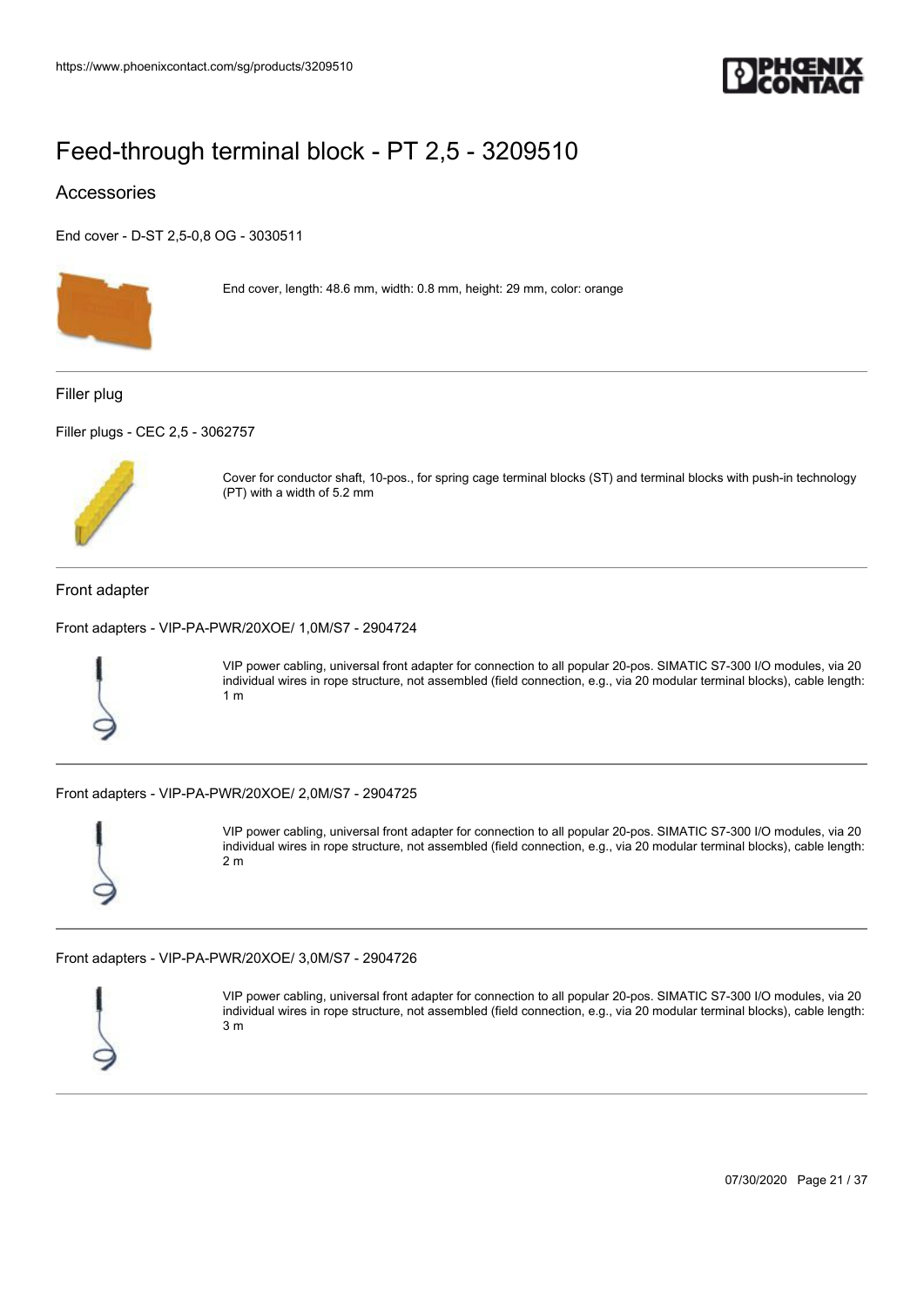

### Accessories

[Front adapters - VIP-PA-PWR/20XOE/10,0M/S7 - 2904730](https://www.phoenixcontact.com/sg/products/2904730)



VIP power cabling, universal front adapter for connection to all popular 20-pos. SIMATIC S7-300 I/O modules, via 20 individual wires in rope structure, not assembled (field connection, e.g., via 20 modular terminal blocks), cable length: 10 m

#### [Front adapters - VIP-PA-PWR/40XOE/ 1,0M/S7 - 2904731](https://www.phoenixcontact.com/sg/products/2904731)



VIP power cabling, universal front adapter for connection to all popular 40-pos. SIMATIC S7-300 I/O modules, via 40 individual wires in rope structure, not assembled (field connection, e.g., via 40 modular terminal blocks), cable length: 1 m

[Front adapters - VIP-PA-PWR/40XOE/ 2,0M/S7 - 2904732](https://www.phoenixcontact.com/sg/products/2904732)



VIP power cabling, universal front adapter for connection to all popular 40-pos. SIMATIC S7-300 I/O modules, via 40 individual wires in rope structure, not assembled (field connection, e.g., via 40 modular terminal blocks), cable length: 2 m

[Front adapters - VIP-PA-PWR/40XOE/ 3,0M/S7 - 2904733](https://www.phoenixcontact.com/sg/products/2904733)



VIP power cabling, universal front adapter for connection to all popular 40-pos. SIMATIC S7-300 I/O modules, via 40 individual wires in rope structure, not assembled (field connection, e.g., via 40 modular terminal blocks), cable length: 3 m

[Front adapters - VIP-PA-PWR/40XOE/10,0M/S7 - 2904737](https://www.phoenixcontact.com/sg/products/2904737)



VIP power cabling, universal front adapter for connection to all popular 40-pos. SIMATIC S7-300 I/O modules, via 40 individual wires in rope structure, not assembled (field connection, e.g., via 40 modular terminal blocks), cable length: 10 m

Insulating sleeve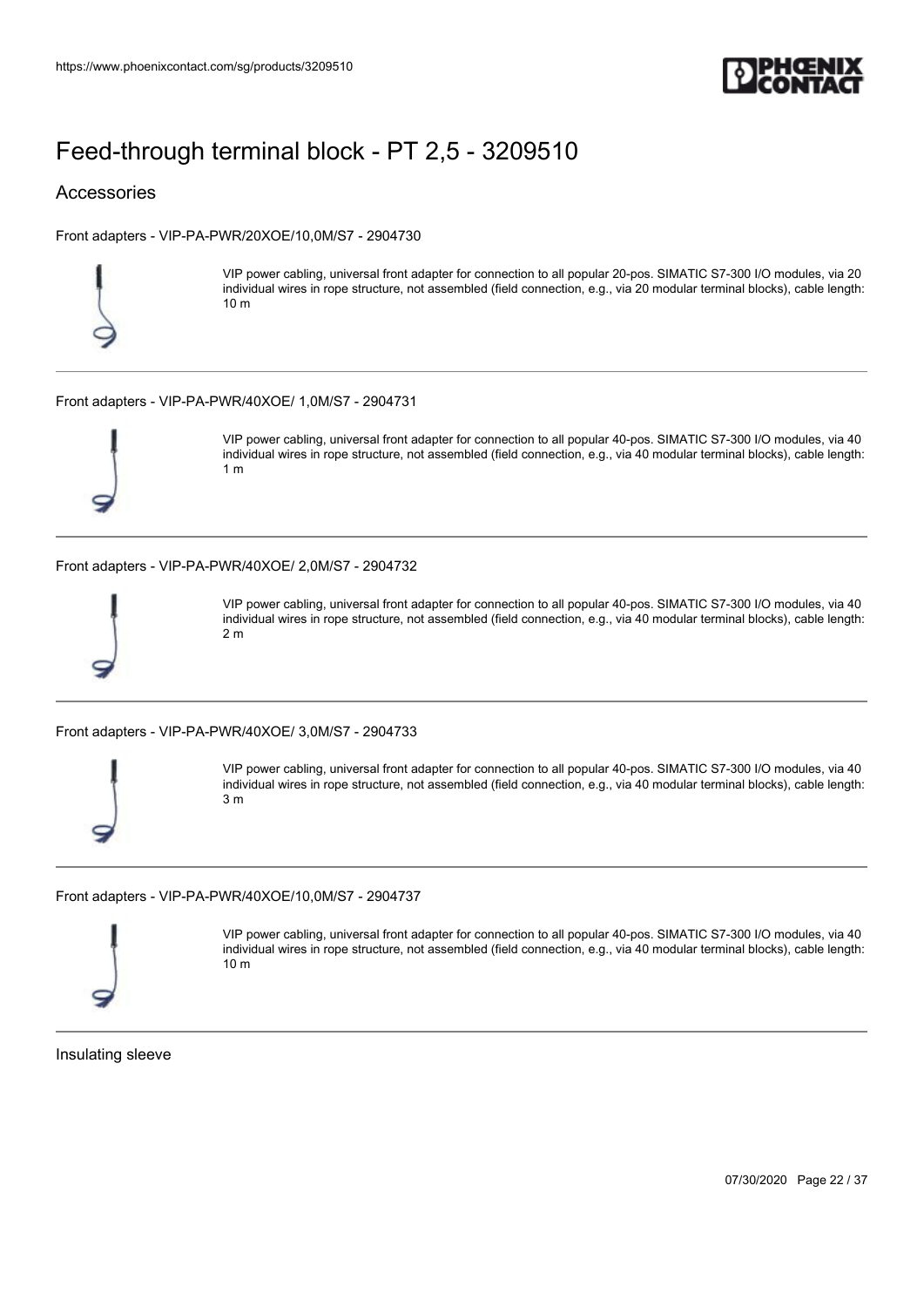

#### Accessories

[Insulating sleeve - MPS-IH WH - 0201663](https://www.phoenixcontact.com/sg/products/0201663)

Insulating sleeve, color: white



[Insulating sleeve - MPS-IH RD - 0201676](https://www.phoenixcontact.com/sg/products/0201676)





[Insulating sleeve - MPS-IH BU - 0201689](https://www.phoenixcontact.com/sg/products/0201689)

Insulating sleeve, color: blue



[Insulating sleeve - MPS-IH YE - 0201692](https://www.phoenixcontact.com/sg/products/0201692)

Insulating sleeve, color: yellow



[Insulating sleeve - MPS-IH GN - 0201702](https://www.phoenixcontact.com/sg/products/0201702)

Insulating sleeve, color: green



07/30/2020 Page 23 / 37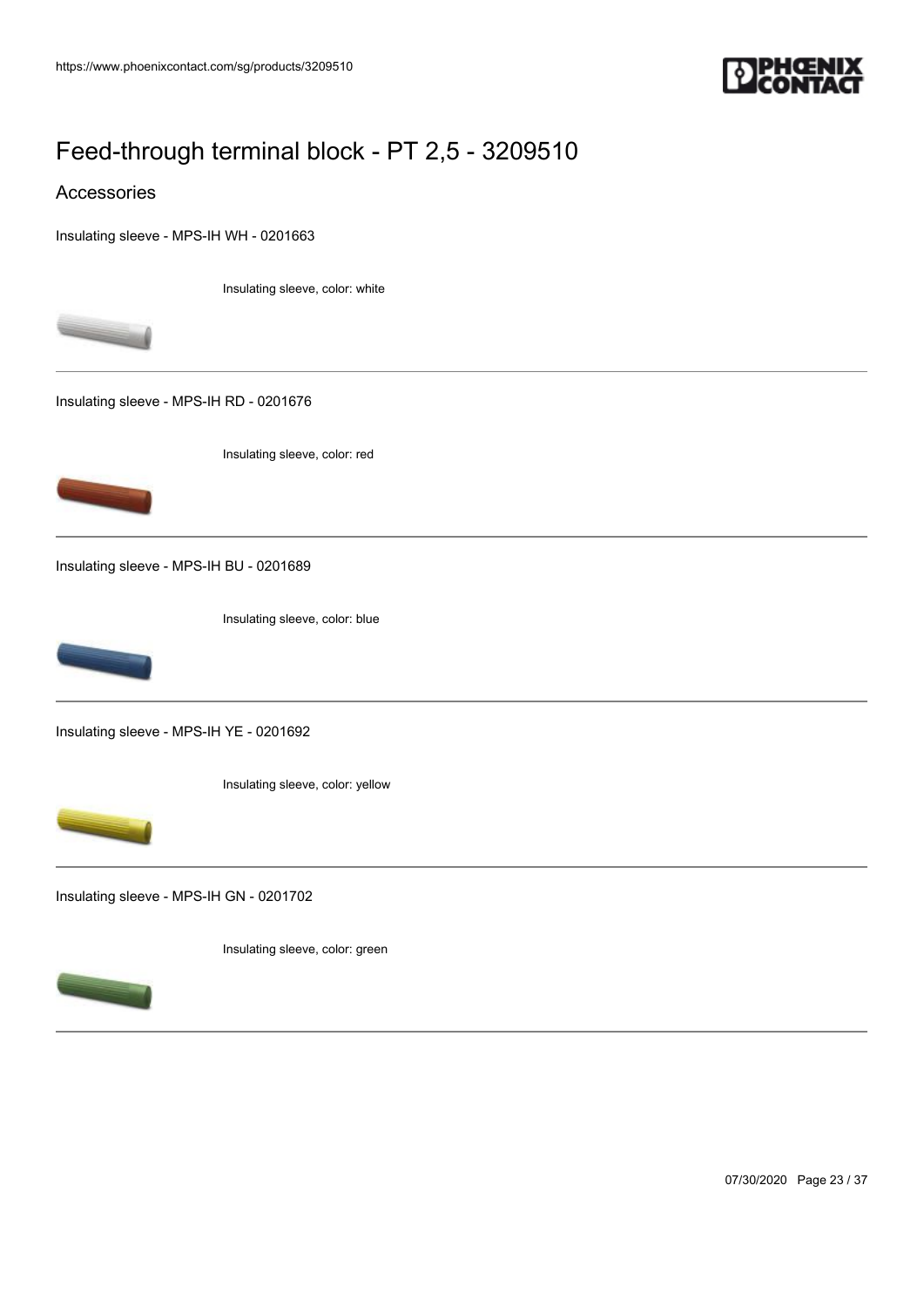

#### Accessories

[Insulating sleeve - MPS-IH GY - 0201728](https://www.phoenixcontact.com/sg/products/0201728)

Insulating sleeve, color: gray



[Insulating sleeve - MPS-IH BK - 0201731](https://www.phoenixcontact.com/sg/products/0201731)



Insulating sleeve, color: black

[Insulating sleeve - ISH 2,5/0,2 - 3002843](https://www.phoenixcontact.com/sg/products/3002843)



Insulating sleeve, color: white

[Insulating sleeve - ISH 2,5/0,5 - 3002856](https://www.phoenixcontact.com/sg/products/3002856)



Insulating sleeve, color: gray

[Insulating sleeve - ISH 2,5/1,0 - 3002869](https://www.phoenixcontact.com/sg/products/3002869)



Insulating sleeve, color: black

Jumper

07/30/2020 Page 24 / 37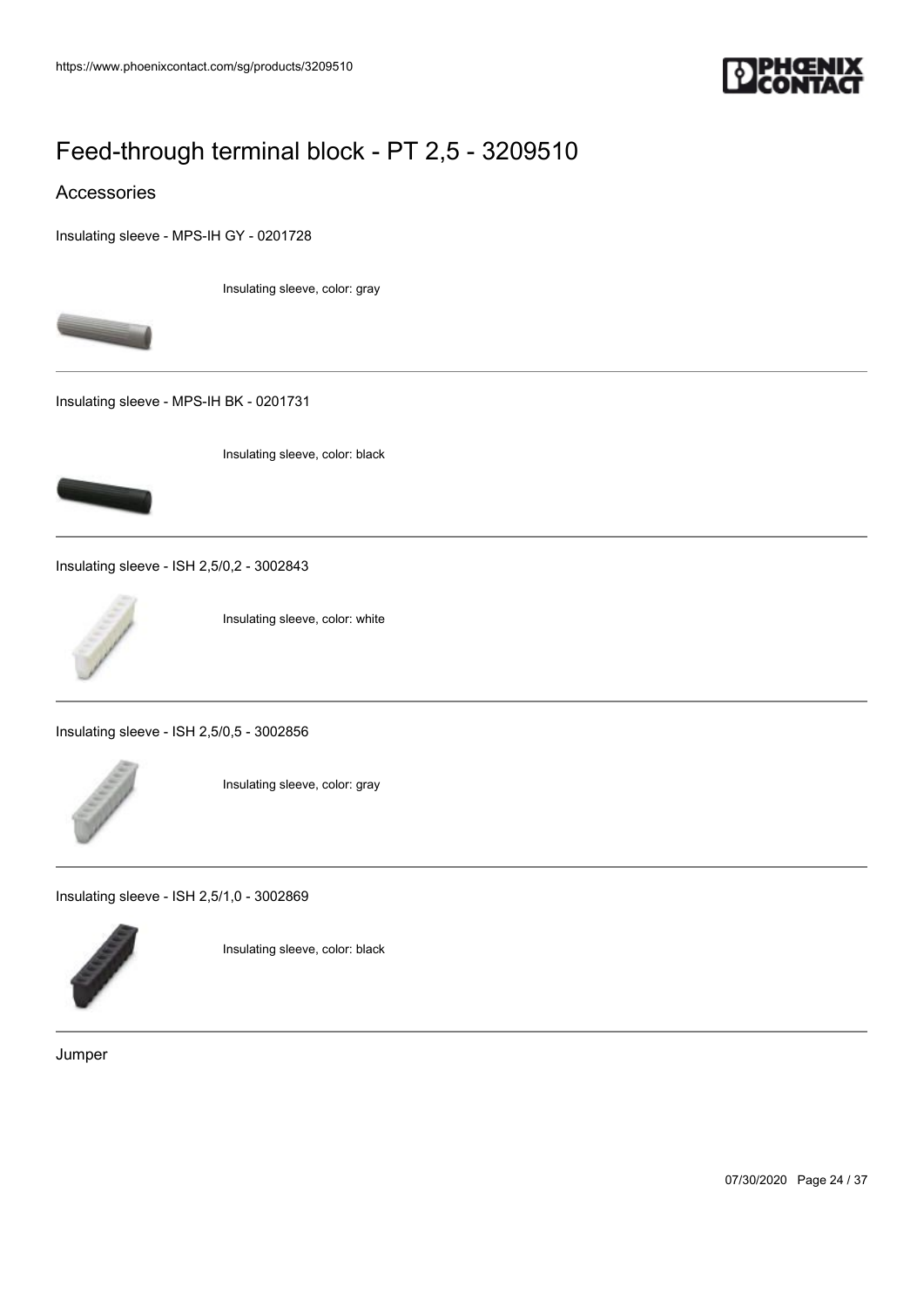

### Accessories

[Plug-in bridge - FBS 2-5 - 3030161](https://www.phoenixcontact.com/sg/products/3030161)



Plug-in bridge, pitch: 5.2 mm, length: 22.7 mm, width: 9 mm, number of positions: 2, color: red

[Plug-in bridge - FBS 3-5 - 3030174](https://www.phoenixcontact.com/sg/products/3030174)



Plug-in bridge, pitch: 5.2 mm, length: 22.7 mm, width: 14.2 mm, number of positions: 3, color: red

[Plug-in bridge - FBS 4-5 - 3030187](https://www.phoenixcontact.com/sg/products/3030187)



Plug-in bridge, pitch: 5.2 mm, length: 22.7 mm, width: 19.4 mm, number of positions: 4, color: red

[Plug-in bridge - FBS 5-5 - 3030190](https://www.phoenixcontact.com/sg/products/3030190)



Plug-in bridge, pitch: 5.2 mm, length: 23 mm, width: 24.6 mm, number of positions: 5, color: red

[Plug-in bridge - FBS 10-5 - 3030213](https://www.phoenixcontact.com/sg/products/3030213)



Plug-in bridge, pitch: 5.2 mm, length: 22.7 mm, width: 50.6 mm, number of positions: 10, color: red

07/30/2020 Page 25 / 37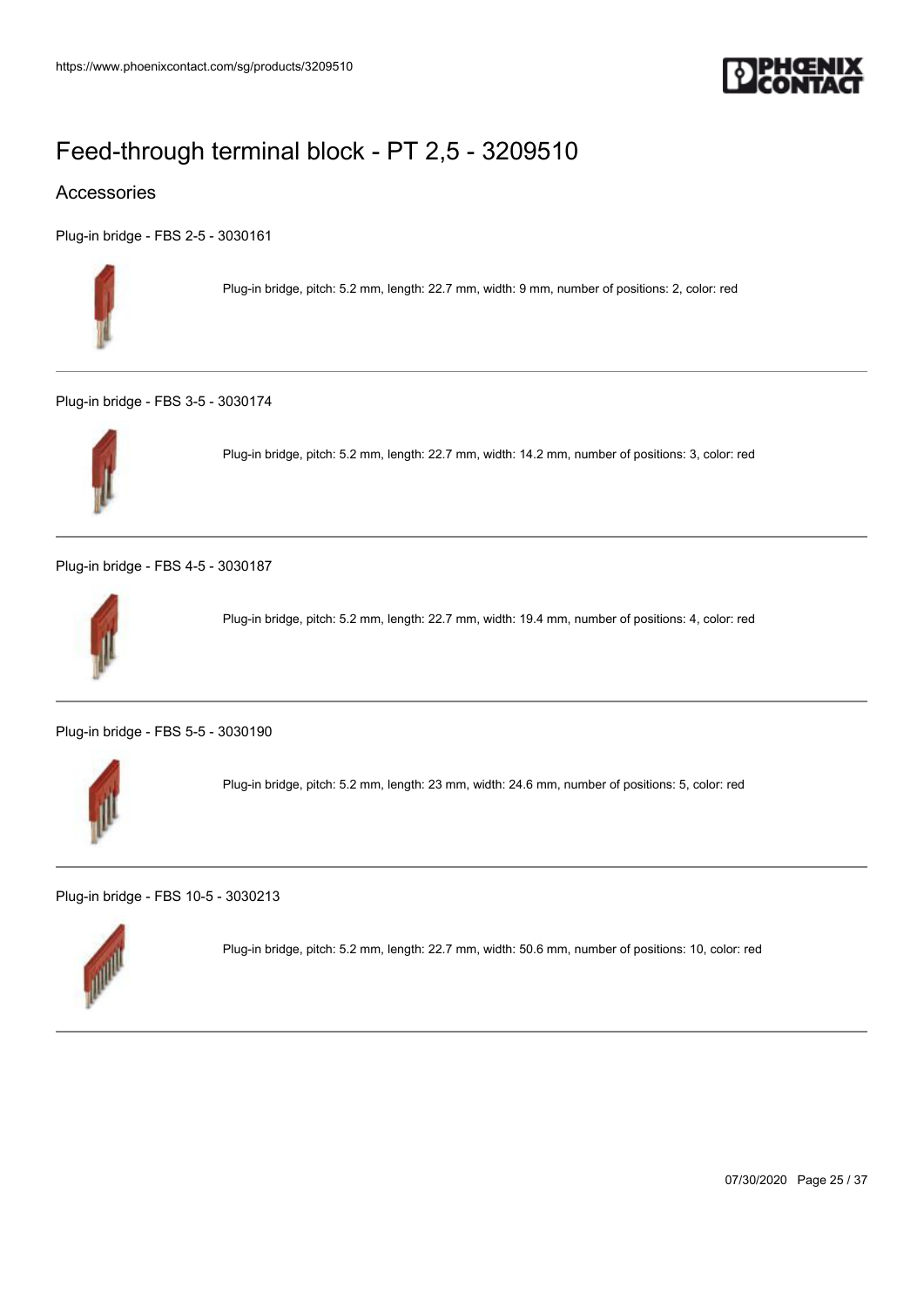

### Accessories

[Plug-in bridge - FBS 20-5 - 3030226](https://www.phoenixcontact.com/sg/products/3030226)



Plug-in bridge, pitch: 5.2 mm, number of positions: 20, color: red

[Plug-in bridge - FBS 50-5 - 3038930](https://www.phoenixcontact.com/sg/products/3038930)



Plug-in bridge, pitch: 5.2 mm, number of positions: 50, color: red

[Plug-in bridge - FBSR 2-5 - 3033702](https://www.phoenixcontact.com/sg/products/3033702)



Plug-in bridge, pitch: 5.2 mm, number of positions: 2, color: red

[Plug-in bridge - FBSR 3-5 - 3001591](https://www.phoenixcontact.com/sg/products/3001591)



Plug-in bridge, pitch: 5.2 mm, number of positions: 3, color: red

[Plug-in bridge - FBSR 4-5 - 3001592](https://www.phoenixcontact.com/sg/products/3001592)



Plug-in bridge, pitch: 5.2 mm, number of positions: 4, color: red

07/30/2020 Page 26 / 37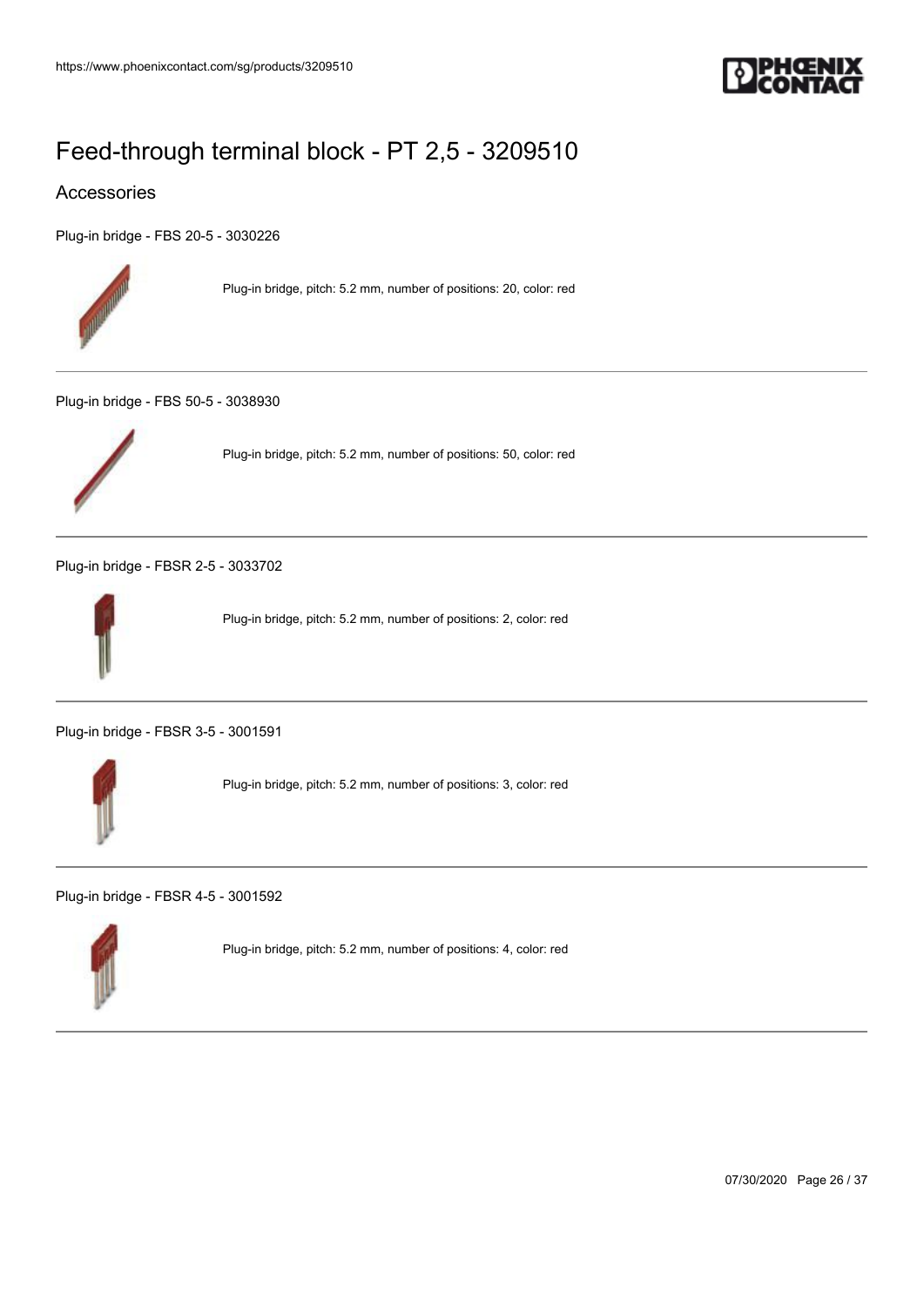

### Accessories

[Plug-in bridge - FBSR 5-5 - 3001593](https://www.phoenixcontact.com/sg/products/3001593)



Plug-in bridge, pitch: 5.2 mm, number of positions: 5, color: red

[Plug-in bridge - FBSR 10-5 - 3033710](https://www.phoenixcontact.com/sg/products/3033710)



Plug-in bridge, pitch: 5.2 mm, number of positions: 10, color: red

[Plug-in bridge - FBS 2-5 BU - 3036877](https://www.phoenixcontact.com/sg/products/3036877)



Plug-in bridge, pitch: 5.2 mm, number of positions: 2, color: blue

[Plug-in bridge - FBS 3-5 BU - 3036880](https://www.phoenixcontact.com/sg/products/3036880)



Plug-in bridge, pitch: 5.2 mm, number of positions: 3, color: blue

[Plug-in bridge - FBS 4-5 BU - 3036893](https://www.phoenixcontact.com/sg/products/3036893)



Plug-in bridge, pitch: 5.2 mm, number of positions: 4, color: blue

07/30/2020 Page 27 / 37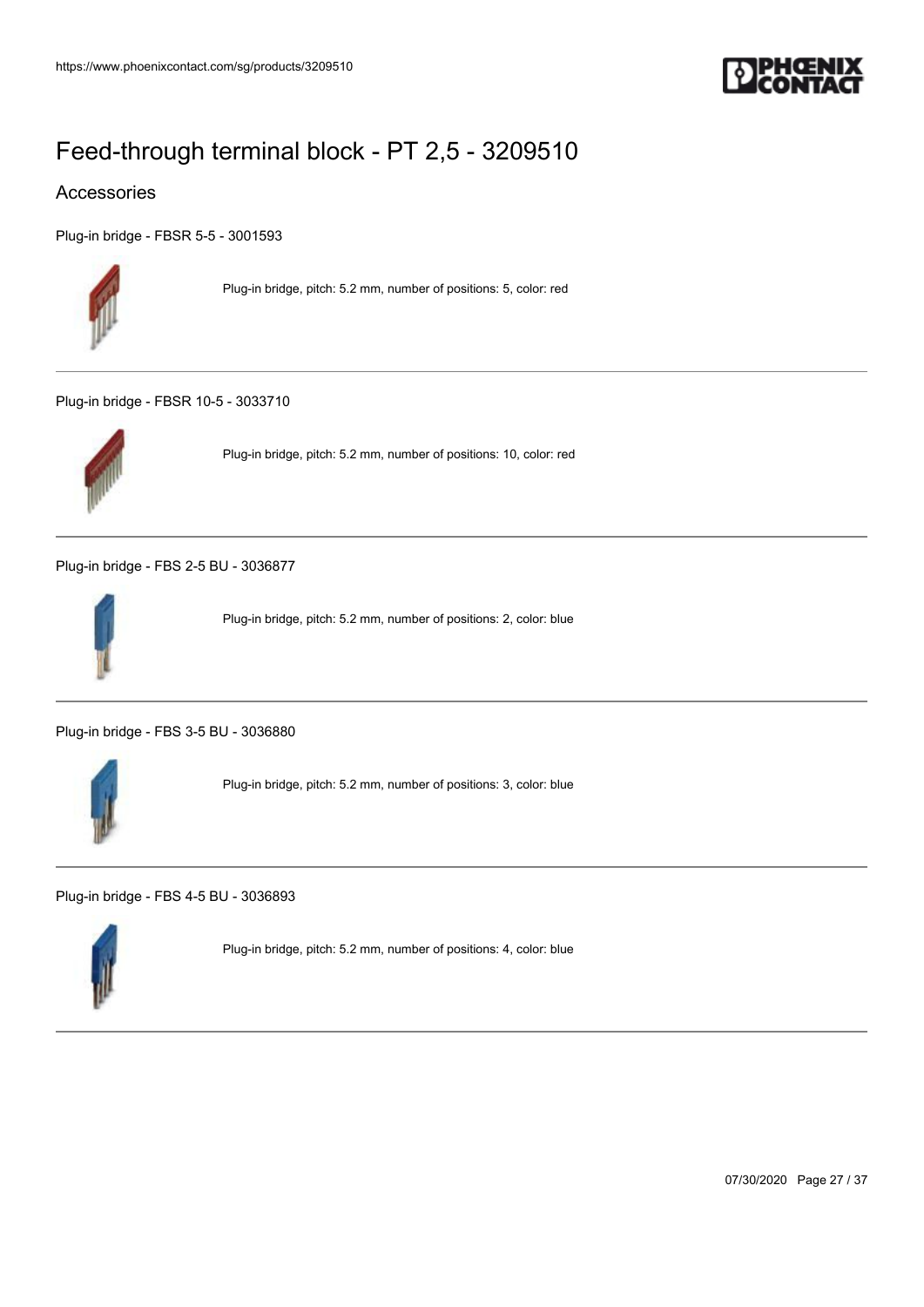

### Accessories

[Plug-in bridge - FBS 5-5 BU - 3036903](https://www.phoenixcontact.com/sg/products/3036903)



Plug-in bridge, pitch: 5.2 mm, number of positions: 5, color: blue

[Plug-in bridge - FBS 10-5 BU - 3036916](https://www.phoenixcontact.com/sg/products/3036916)



Plug-in bridge, pitch: 5.2 mm, number of positions: 10, color: blue

[Plug-in bridge - FBS 20-5 BU - 3036929](https://www.phoenixcontact.com/sg/products/3036929)



Plug-in bridge, pitch: 5.2 mm, number of positions: 20, color: blue

[Plug-in bridge - FBS 50-5 BU - 3032114](https://www.phoenixcontact.com/sg/products/3032114)



Plug-in bridge, pitch: 5.2 mm, number of positions: 50, color: blue

Labeled terminal marker

[Zack marker strip - ZB 5 CUS - 0824962](https://www.phoenixcontact.com/sg/products/0824962)



Zack marker strip, can be ordered: Strip, white, labeled according to customer specifications, mounting type: snap into tall marker groove, for terminal block width: 5.2 mm, lettering field size: 5.15 x 10.5 mm, Number of individual labels: 10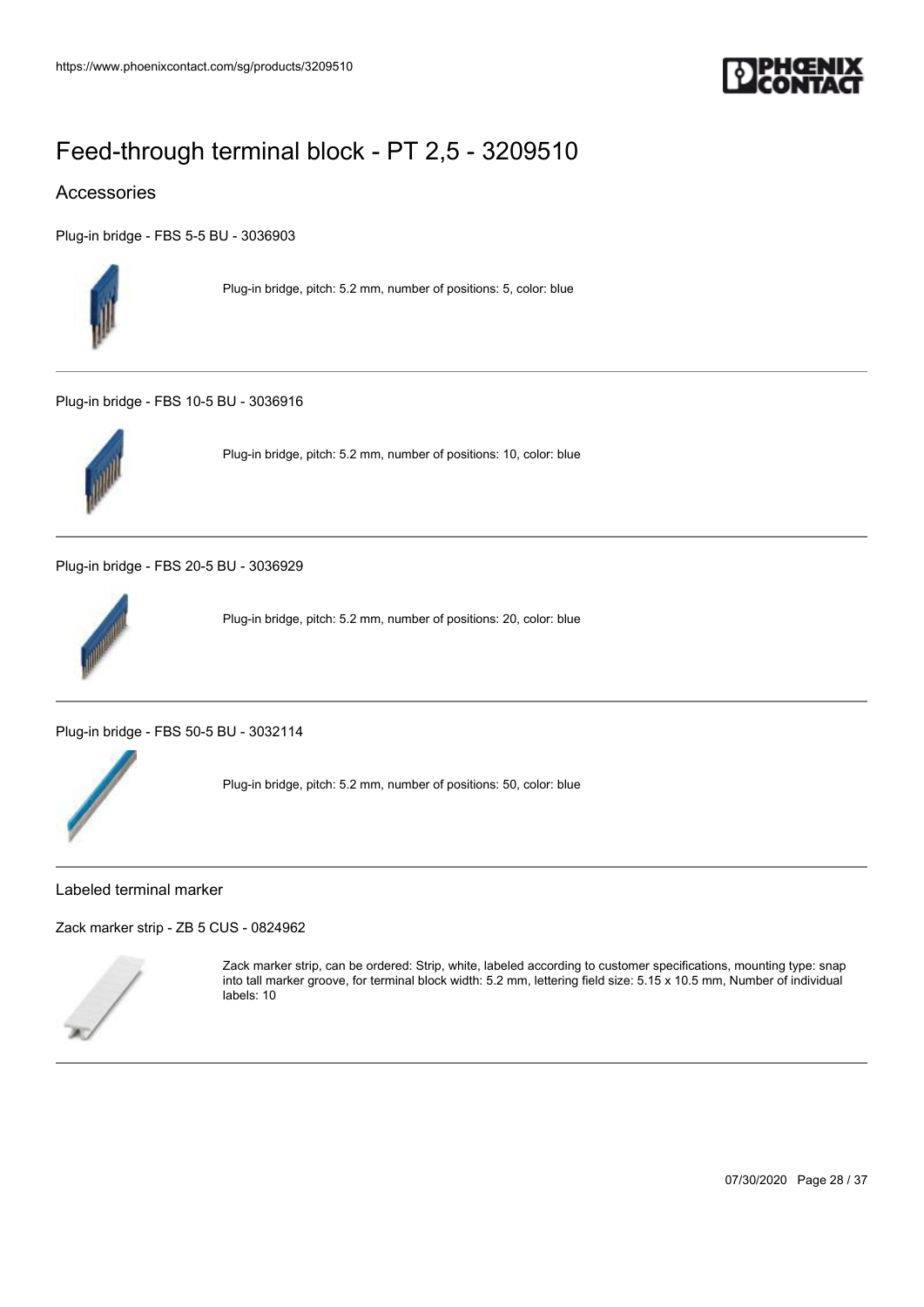

#### Accessories

[Zack marker strip - ZB 5,LGS:FORTL.ZAHLEN - 1050017](https://www.phoenixcontact.com/sg/products/1050017)



Zack marker strip, Strip, white, labeled, printed horizontally: consecutive numbers 1 ... 10, 11 ... 20, etc. up to 491 ... 500, mounting type: snap into tall marker groove, for terminal block width: 5.2 mm, lettering field size: 5.15 x 10.5 mm, Number of individual labels: 10

#### [Zack marker strip - ZB 5,QR:FORTL.ZAHLEN - 1050020](https://www.phoenixcontact.com/sg/products/1050020)



Zack marker strip, white, Printed vertically: consecutive numbers 1 ... 10, 11 ... 20, etc. up to 491 ... 500, mounting type: snap into tall marker groove, for terminal block width: 5.2 mm, lettering field size: 5.15 x 10.5 mm

#### [Zack marker strip - ZB 5,LGS:GLEICHE ZAHLEN - 1050033](https://www.phoenixcontact.com/sg/products/1050033)



Zack marker strip, Strip, white, labeled, can be labeled with: CMS-P1-PLOTTER, printed horizontally: Identical numbers 1 or 2, etc. up to 100, mounting type: snap into tall marker groove, for terminal block width: 5.2 mm, lettering field size: 5.15 x 10.5 mm, Number of individual labels: 10

[Zack marker strip - ZB 5,LGS:L1-N,PE - 1050415](https://www.phoenixcontact.com/sg/products/1050415)



Zack marker strip, Strip, white, labeled, horizontal: L1, L2, L3, N, PE, L1, L2, L3, N, PE, mounting type: snap into tall marker groove, for terminal block width: 5.2 mm, lettering field size: 5.15 x 10.5 mm, Number of individual labels: 10

[Marker for terminal blocks - UC-TM 5 CUS - 0824581](https://www.phoenixcontact.com/sg/products/0824581)



Marker for terminal blocks, can be ordered: by sheet, white, labeled according to customer specifications, mounting type: snap into tall marker groove, for terminal block width: 5.2 mm, lettering field size: 10.5 x 4.6 mm, Number of individual labels: 96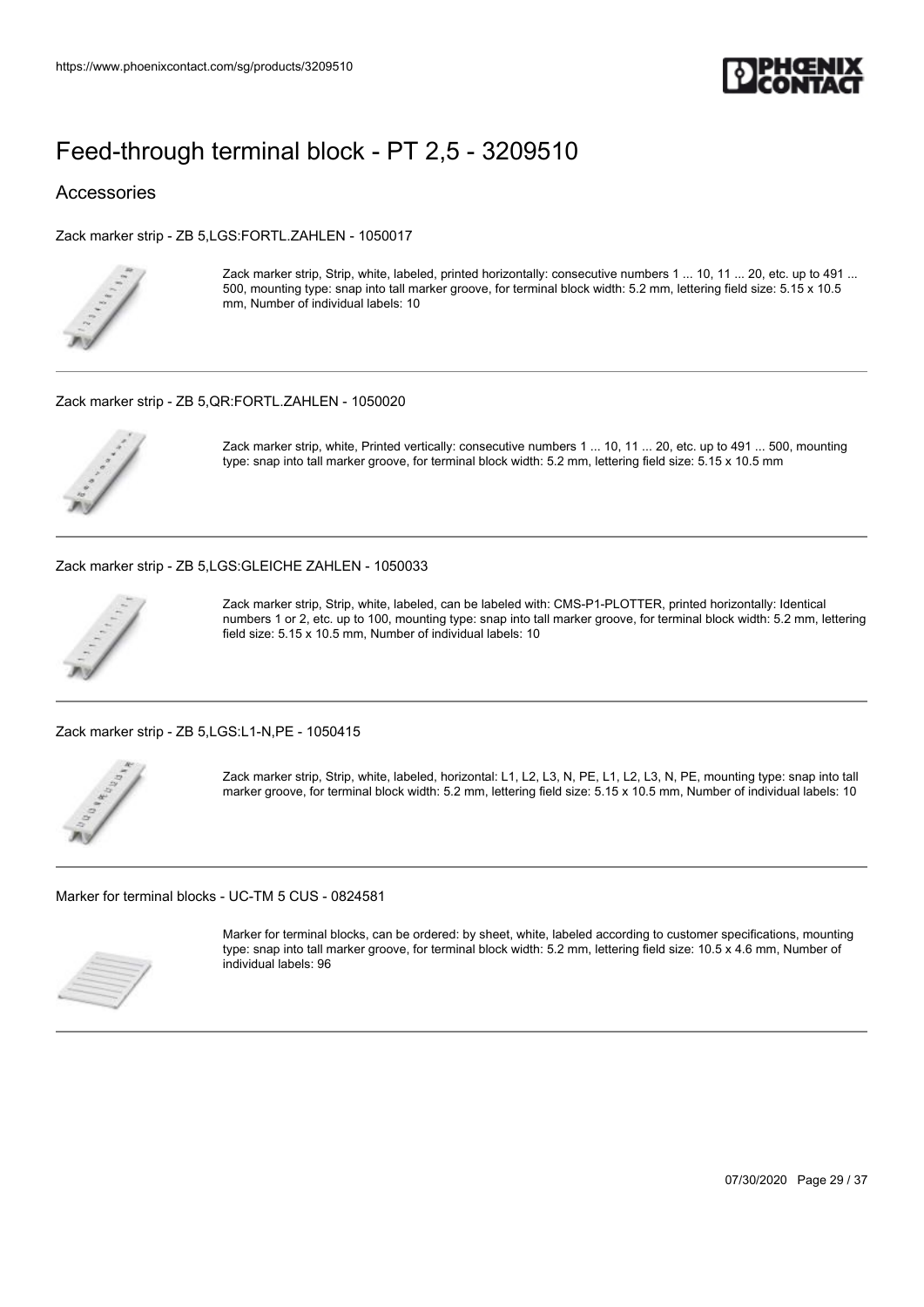

#### Accessories

[Marker for terminal blocks - UCT-TM 5 CUS - 0829595](https://www.phoenixcontact.com/sg/products/0829595)



Marker for terminal blocks, can be ordered: by sheet, white, labeled according to customer specifications, mounting type: snap into tall marker groove, for terminal block width: 5.2 mm, lettering field size: 4.6 x 10.5 mm, Number of individual labels: 72

#### [Zack Marker strip, flat - ZBF 5 CUS - 0825025](https://www.phoenixcontact.com/sg/products/0825025)



Zack Marker strip, flat, can be ordered: Strip, white, labeled according to customer specifications, mounting type: snap into flat marker groove, for terminal block width: 5 mm, lettering field size: 5.15 x 5.15 mm, Number of individual labels: 10

[Zack Marker strip, flat - ZBF 5,LGS:FORTL.ZAHLEN - 0808671](https://www.phoenixcontact.com/sg/products/0808671)



Zack Marker strip, flat, Strip, white, labeled, printed horizontally: consecutive numbers 1 ... 10, 11 ... 20, etc. up to 491 ... 500, mounting type: snap into flat marker groove, for terminal block width: 5 mm, lettering field size: 5.15 x 5.15 mm, Number of individual labels: 10

[Zack Marker strip, flat - ZBF 5,QR:FORTL.ZAHLEN - 0808697](https://www.phoenixcontact.com/sg/products/0808697)



Zack Marker strip, flat, Strip, white, labeled, Printed vertically: consecutive numbers 1 ... 10, 11 ... 20, etc. up to 91 ... 100, mounting type: snap into flat marker groove, for terminal block width: 5 mm, lettering field size: 5.15 x 5.15 mm, Number of individual labels: 10

[Zack Marker strip, flat - ZBF 5,LGS:GERADE ZAHLEN - 0810821](https://www.phoenixcontact.com/sg/products/0810821)



Zack Marker strip, flat, Strip, white, labeled, printed horizontally: consecutive numbers 2 ... 20, 22 ... 40, etc. up to 82 ... 100, mounting type: snap into flat marker groove, for terminal block width: 5 mm, lettering field size: 5.15 x 5.15 mm, Number of individual labels: 10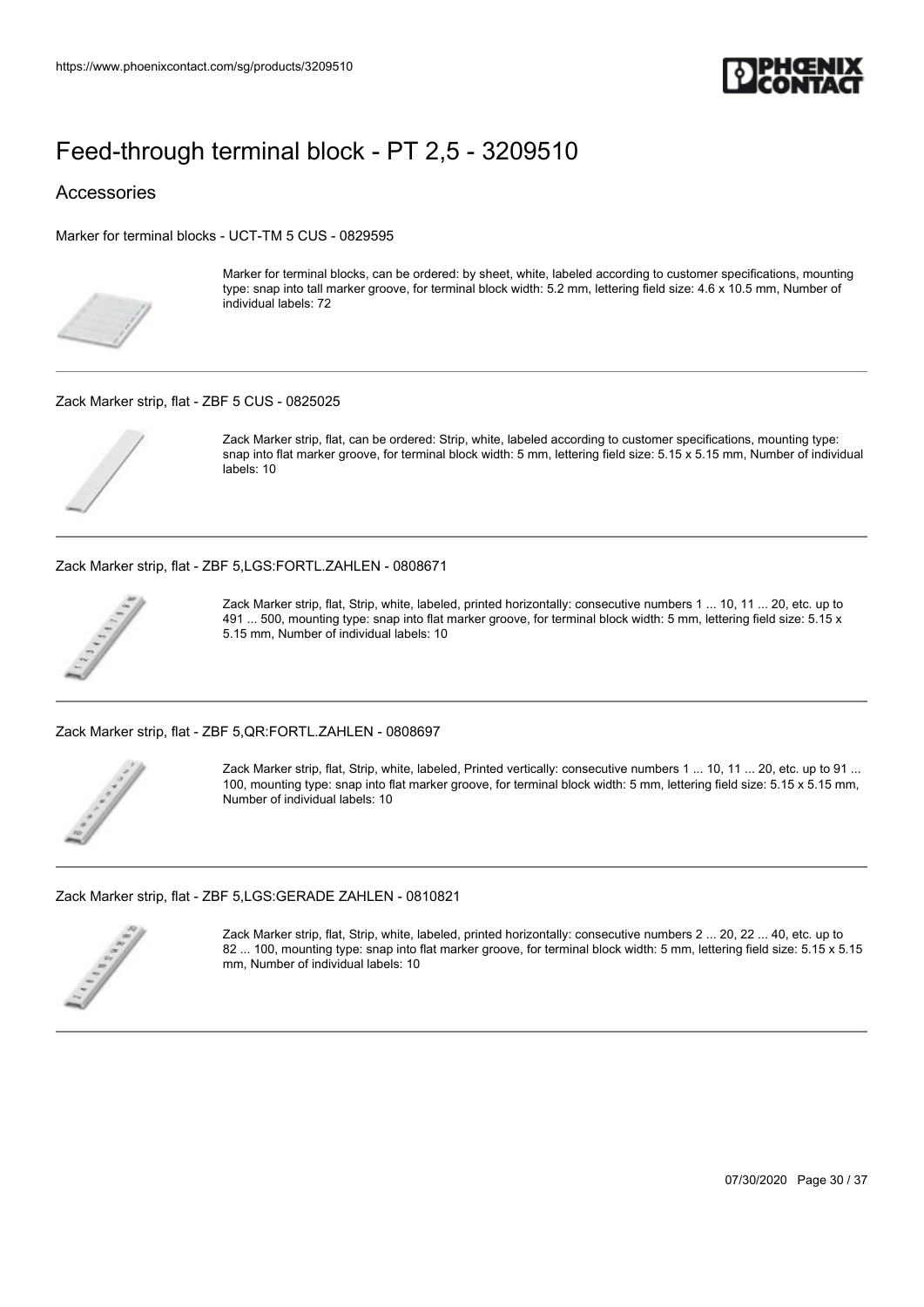

### Accessories

[Zack Marker strip, flat - ZBF 5,LGS:UNGERADE ZAHLEN - 0810863](https://www.phoenixcontact.com/sg/products/0810863)



Zack Marker strip, flat, Strip, white, labeled, printed horizontally: Odd numbers 1 - 19, 21 - 39, etc. up to 81 - 99, mounting type: snap into flat marker groove, for terminal block width: 5 mm, lettering field size: 5.15 x 5.15 mm, Number of individual labels: 10

#### [Marker for terminal blocks - UC-TMF 5 CUS - 0824638](https://www.phoenixcontact.com/sg/products/0824638)



Marker for terminal blocks, can be ordered: by sheet, white, labeled according to customer specifications, mounting type: snap into flat marker groove, for terminal block width: 5.2 mm, lettering field size: 4.6 x 5.1 mm, Number of individual labels: 96

[Marker for terminal blocks - UCT-TMF 5 CUS - 0829658](https://www.phoenixcontact.com/sg/products/0829658)



Marker for terminal blocks, can be ordered: by sheet, white, labeled according to customer specifications, mounting type: snap into flat marker groove, for terminal block width: 5.2 mm, lettering field size: 4.4 x 4.7 mm, Number of individual labels: 72

Marker carriers

[Marker carriers - STP 5-2-ZB - 3037643](https://www.phoenixcontact.com/sg/products/3037643)



Double marker carrier, snaps onto the spring-cage terminal blocks ST 2.5..., labeled with ZB 5 or ZBF 5

[Group marker label for terminal marking - GBS-ZB/26X6 - 0809298](https://www.phoenixcontact.com/sg/products/0809298)



Group marking label, snaps onto terminal center for screw, spring-cage and quick connection terminal blocks, labeled with ESL 26x6 mm or EST 25x6 mm, in the foot part with Zack marker strip, length: 29 mm

Partition plate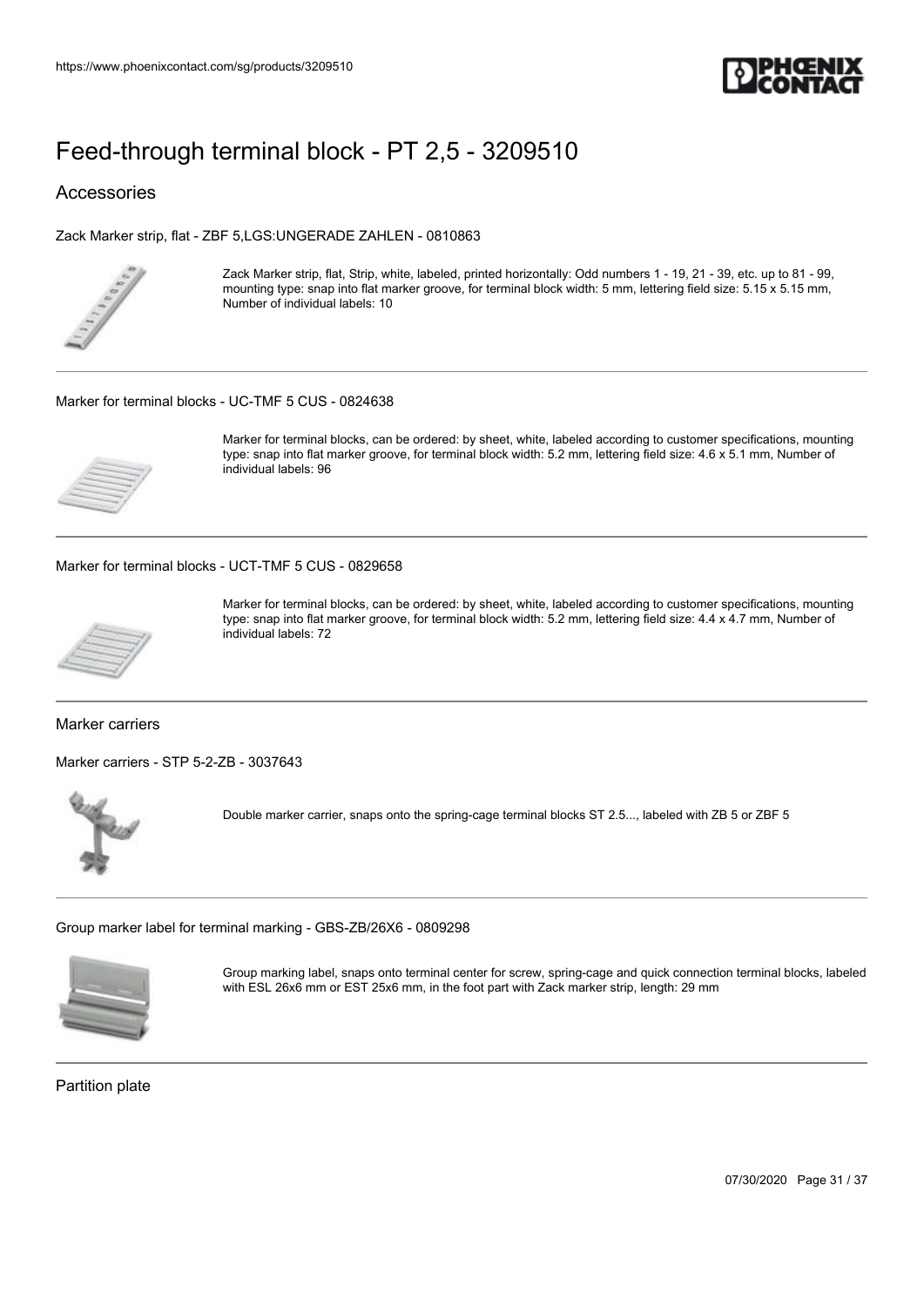

### Accessories

[Partition plate - ATP-ST 4 - 3030721](https://www.phoenixcontact.com/sg/products/3030721)



Partition plate, length: 59.8 mm, width: 2 mm, height: 39 mm, color: gray

[Spacer plate - DP PS-5 - 3036725](https://www.phoenixcontact.com/sg/products/3036725)



Spacer plate, length: 22.4 mm, width: 5.2 mm, height: 29 mm, number of positions: 1, color: red

Planning and marking software

[Software - CLIP-PROJECT ADVANCED - 5146040](https://www.phoenixcontact.com/sg/products/5146040)



Multilingual software for convenient configuration of Phoenix Contact products on standard DIN rails.

[Software - CLIP-PROJECT PROFESSIONAL - 5146053](https://www.phoenixcontact.com/sg/products/5146053)



Multilingual software for terminal strip configuration. A marking module enables the professional marking of markers and labels for identifying terminal blocks, conductors and cables, and devices.

#### Reducing bridge

[Reducing bridge - RB ST \(2,5/4\)-1,5/S - 3214356](https://www.phoenixcontact.com/sg/products/3214356)



Reducing bridge, pitch: 6.7 mm, length: 22.7 mm, width: 10.4 mm, number of positions: 2, color: red

Screwdriver tools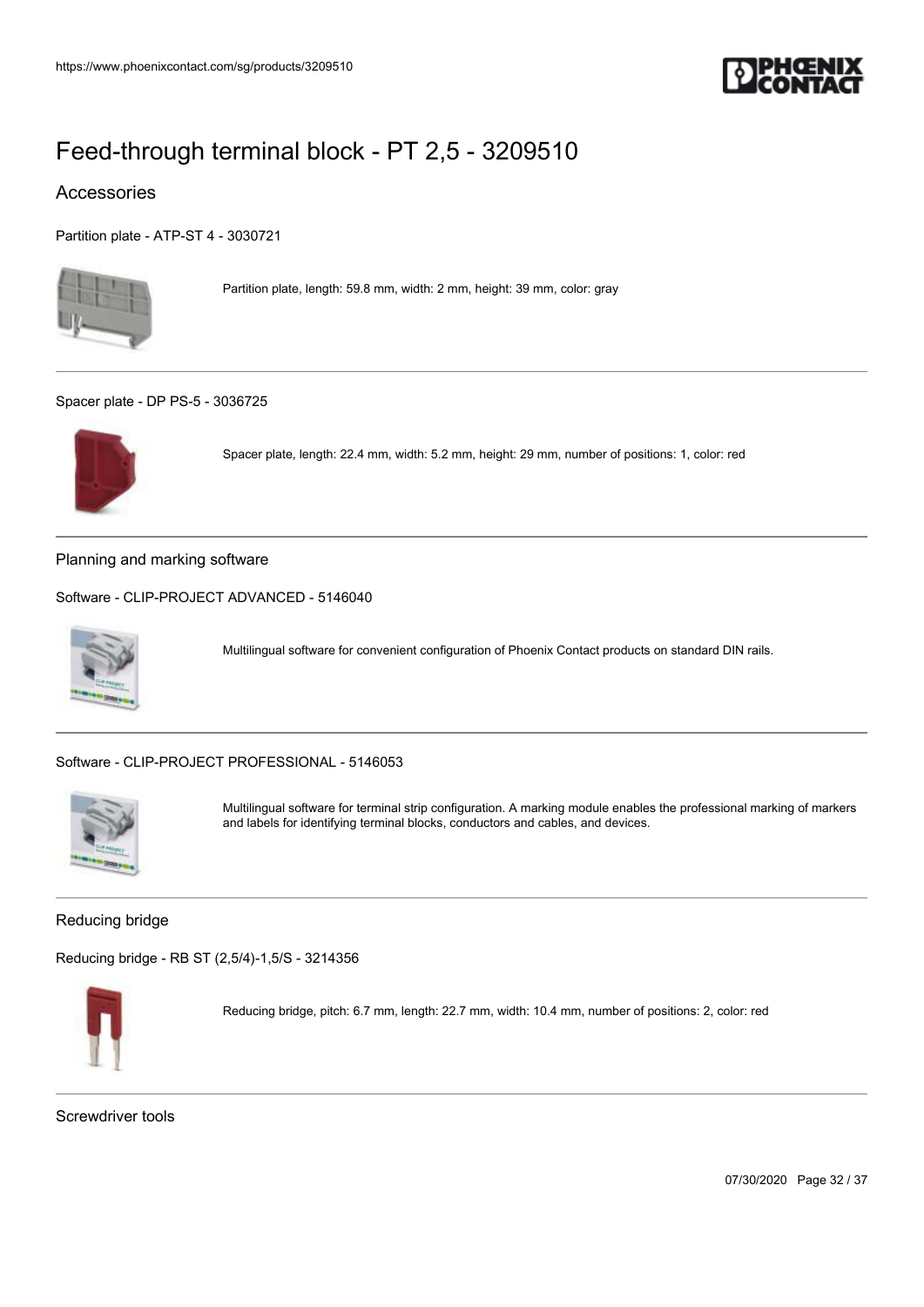

### Accessories

[Screwdriver - SZF 1-0,6X3,5 - 1204517](https://www.phoenixcontact.com/sg/products/1204517)



Actuation tool, for ST terminal blocks, also suitable for use as a bladed screwdriver, size: 0.6 x 3.5 x 100 mm, 2component grip, with non-slip grip

#### [Actuation tool - ST-BW - 1207608](https://www.phoenixcontact.com/sg/products/1207608)



Actuation tool, for all 2.5 mm² - 4.0 mm² spring-cages

Terminal marking

[Group marker label for terminal marking - GBS 5-25X12 - 0810588](https://www.phoenixcontact.com/sg/products/0810588)



Group marker label, snaps onto terminal center for screw, spring-cage and quick connection terminal blocks, labeled with a 25 x 12 mm label or manually with the B-STIFT, in the foot part with ZB 5

[Zack marker strip - ZB 5 :UNBEDRUCKT - 1050004](https://www.phoenixcontact.com/sg/products/1050004)



Zack marker strip, Strip, white, unlabeled, can be labeled with: PLOTMARK, CMS-P1-PLOTTER, mounting type: snap into tall marker groove, for terminal block width: 5.2 mm, lettering field size: 5.1 x 10.5 mm, Number of individual labels: 10

[Marker for terminal blocks - UC-TM 5 - 0818108](https://www.phoenixcontact.com/sg/products/0818108)



Marker for terminal blocks, Sheet, white, unlabeled, can be labeled with: BLUEMARK ID COLOR, BLUEMARK ID, BLUEMARK CLED, PLOTMARK, CMS-P1-PLOTTER, mounting type: snap into tall marker groove, for terminal block width: 5.2 mm, lettering field size: 10.5 x 4.6 mm, Number of individual labels: 96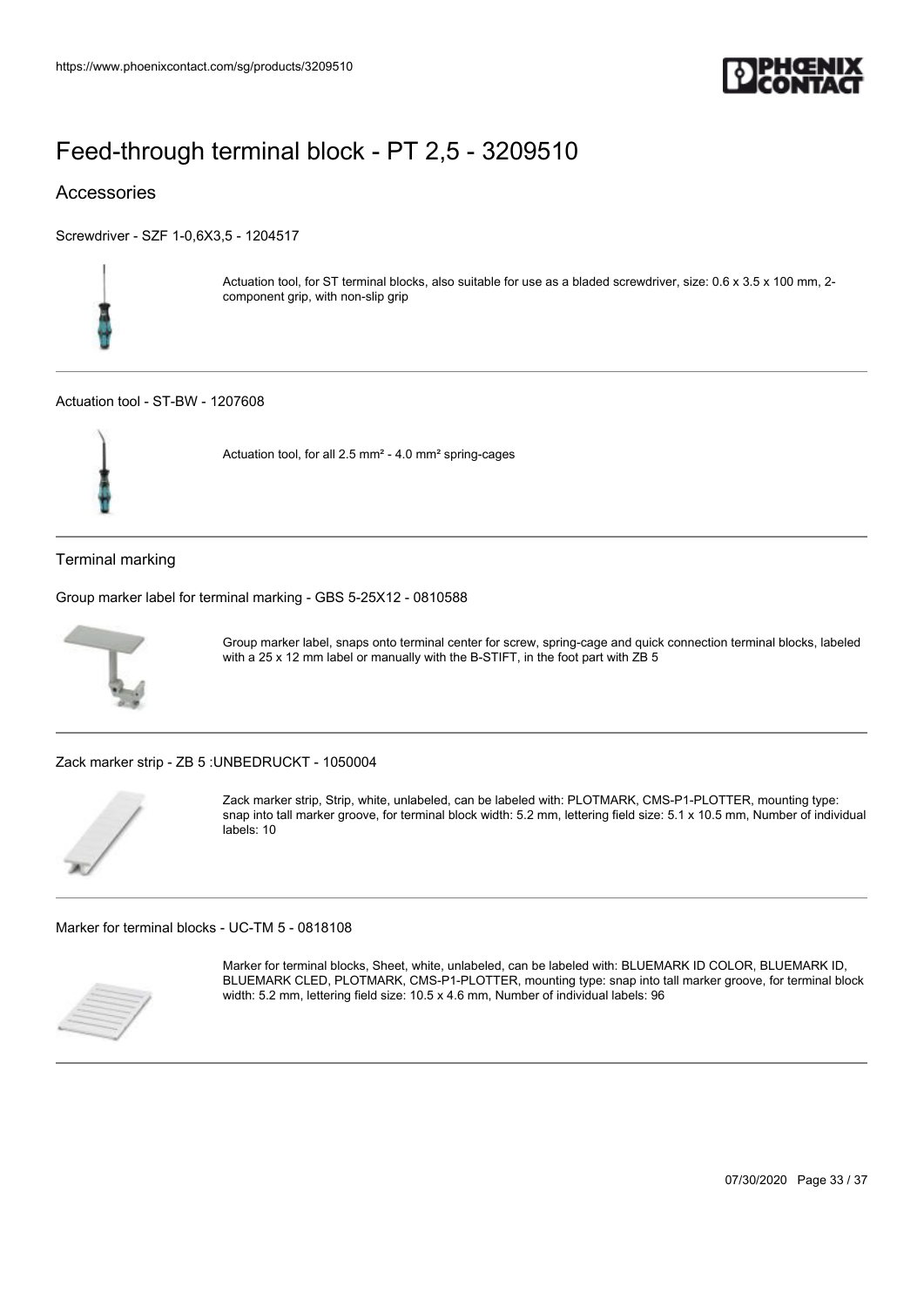

#### Accessories

[Marker for terminal blocks - UCT-TM 5 - 0828734](https://www.phoenixcontact.com/sg/products/0828734)



Marker for terminal blocks, Sheet, white, unlabeled, can be labeled with: TOPMARK NEO, TOPMARK LASER, BLUEMARK ID COLOR, BLUEMARK ID, BLUEMARK CLED, THERMOMARK PRIME, THERMOMARK CARD 2.0, THERMOMARK CARD, mounting type: snap into tall marker groove, for terminal block width: 5.2 mm, lettering field size: 4.6 x 10.5 mm, Number of individual labels: 72

#### [Zack Marker strip, flat - ZBF 5:UNBEDRUCKT - 0808642](https://www.phoenixcontact.com/sg/products/0808642)



Zack Marker strip, flat, Strip, white, unlabeled, can be labeled with: PLOTMARK, CMS-P1-PLOTTER, mounting type: snap into flat marker groove, for terminal block width: 5 mm, lettering field size: 5.1 x 5.2 mm, Number of individual labels: 10

[Marker for terminal blocks - UC-TMF 5 - 0818153](https://www.phoenixcontact.com/sg/products/0818153)



Marker for terminal blocks, Sheet, white, unlabeled, can be labeled with: BLUEMARK ID COLOR, BLUEMARK ID, BLUEMARK CLED, PLOTMARK, CMS-P1-PLOTTER, mounting type: snap into flat marker groove, for terminal block width: 5.2 mm, lettering field size: 4.6 x 5.1 mm, Number of individual labels: 96

[Marker for terminal blocks - UCT-TMF 5 - 0828744](https://www.phoenixcontact.com/sg/products/0828744)



Marker for terminal blocks, Sheet, white, unlabeled, can be labeled with: TOPMARK NEO, TOPMARK LASER, BLUEMARK ID COLOR, BLUEMARK ID, BLUEMARK CLED, THERMOMARK PRIME, THERMOMARK CARD 2.0, THERMOMARK CARD, mounting type: snap into flat marker groove, for terminal block width: 5.2 mm, lettering field size: 4.4 x 4.7 mm, Number of individual labels: 72

#### Test plug terminal block

[Test plugs - MPS-MT - 0201744](https://www.phoenixcontact.com/sg/products/0201744)



Test plugs, with solder connection up to 1 mm² conductor cross section, color: gray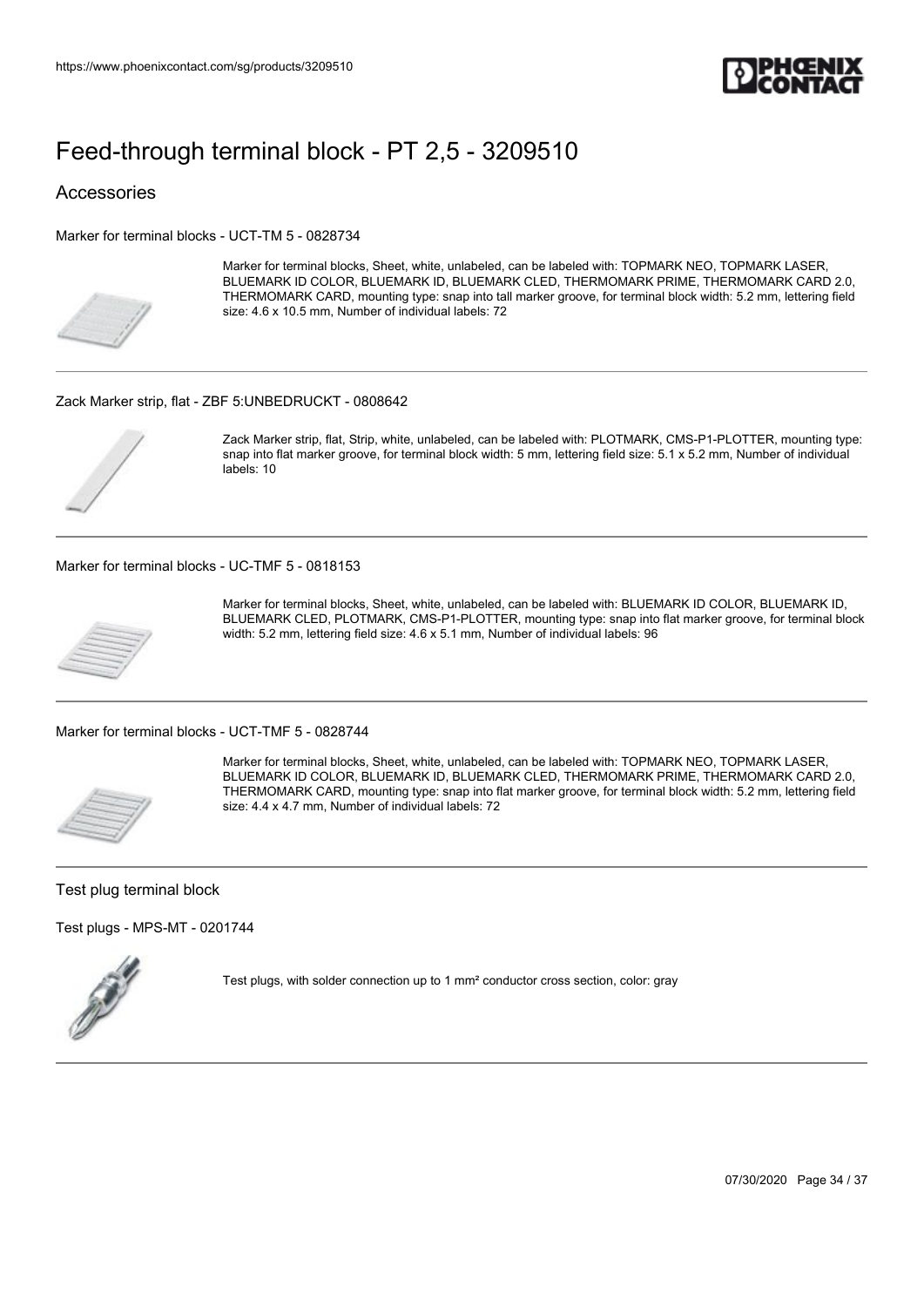

### Accessories

[Test plugs - PS-5 - 3030983](https://www.phoenixcontact.com/sg/products/3030983)



Test plugs, Modular test plug, color: red

[Test plugs - PS-5/2,3MM RD - 3038723](https://www.phoenixcontact.com/sg/products/3038723)



Test plugs, color: red

Test socket

[Test adapter - PAI-4-FIX-5/6 BU - 3035975](https://www.phoenixcontact.com/sg/products/3035975)



4 mm test adapter, for terminal blocks with 5.2 mm and 6.2 mm pitch

[Test adapter - PAI-4-FIX-5/6 OG - 3035974](https://www.phoenixcontact.com/sg/products/3035974)



4 mm test adapter, for terminal blocks with 5.2 mm and 6.2 mm pitch

[Test adapter - PAI-4-FIX-5/6 YE - 3035977](https://www.phoenixcontact.com/sg/products/3035977)

4 mm test adapter, for terminal blocks with 5.2 mm and 6.2 mm pitch

07/30/2020 Page 35 / 37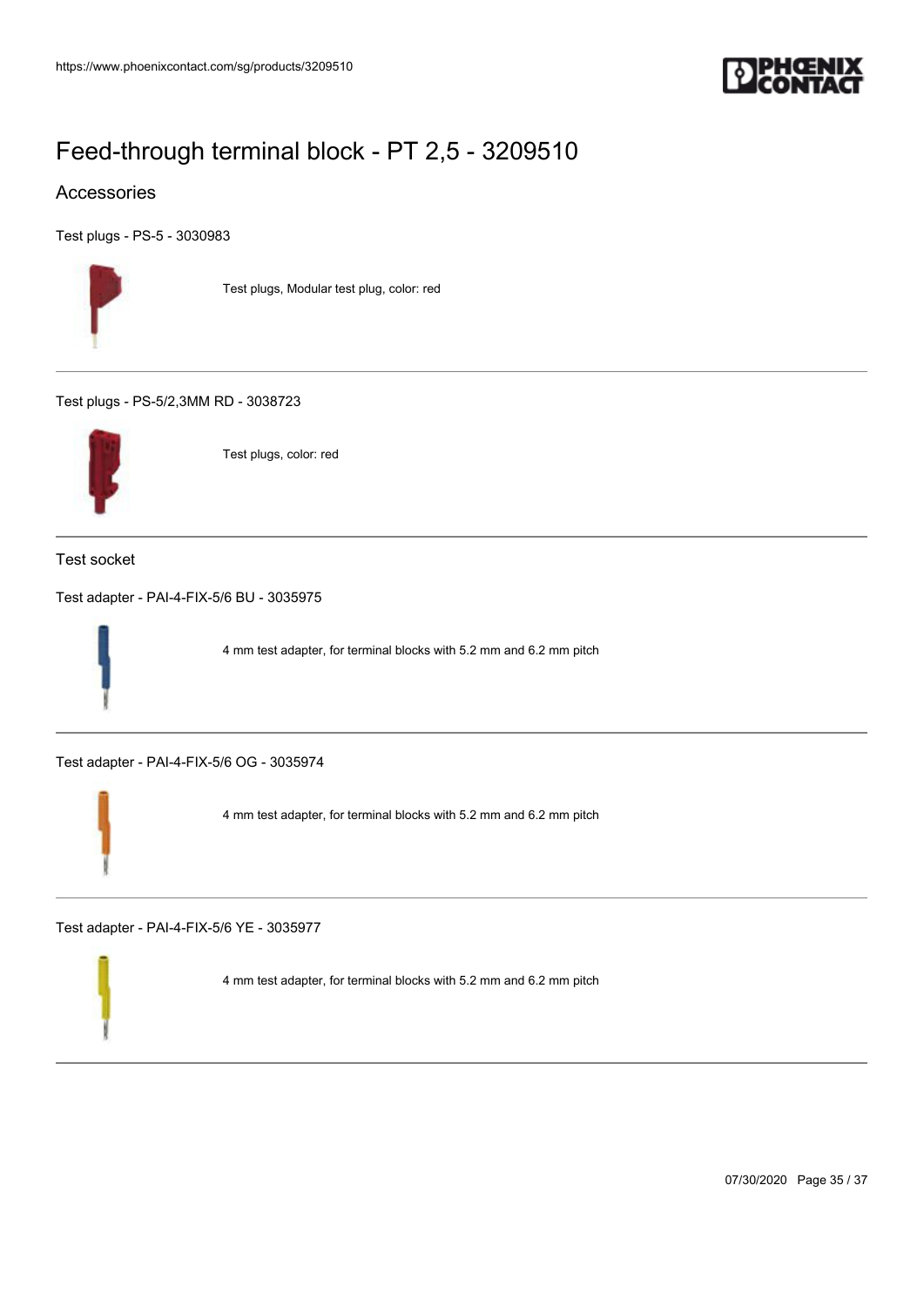

### Accessories

[Test adapter - PAI-4-FIX-5/6 RD - 3035976](https://www.phoenixcontact.com/sg/products/3035976)

4 mm test adapter, for terminal blocks with 5.2 mm and 6.2 mm pitch

[Test adapter - PAI-4-FIX-5/6 GN - 3035978](https://www.phoenixcontact.com/sg/products/3035978)



4 mm test adapter, for terminal blocks with 5.2 mm and 6.2 mm pitch

[Test adapter - PAI-4-FIX-5/6 BK - 3035980](https://www.phoenixcontact.com/sg/products/3035980)



4 mm test adapter, for terminal blocks with 5.2 mm and 6.2 mm pitch

[Test adapter - PAI-4-FIX-5/6 GY - 3035982](https://www.phoenixcontact.com/sg/products/3035982)

4 mm test adapter, for terminal blocks with 5.2 mm and 6.2 mm pitch

[Test adapter - PAI-4-FIX-5/6 VT - 3035979](https://www.phoenixcontact.com/sg/products/3035979)

4 mm test adapter, for terminal blocks with 5.2 mm and 6.2 mm pitch